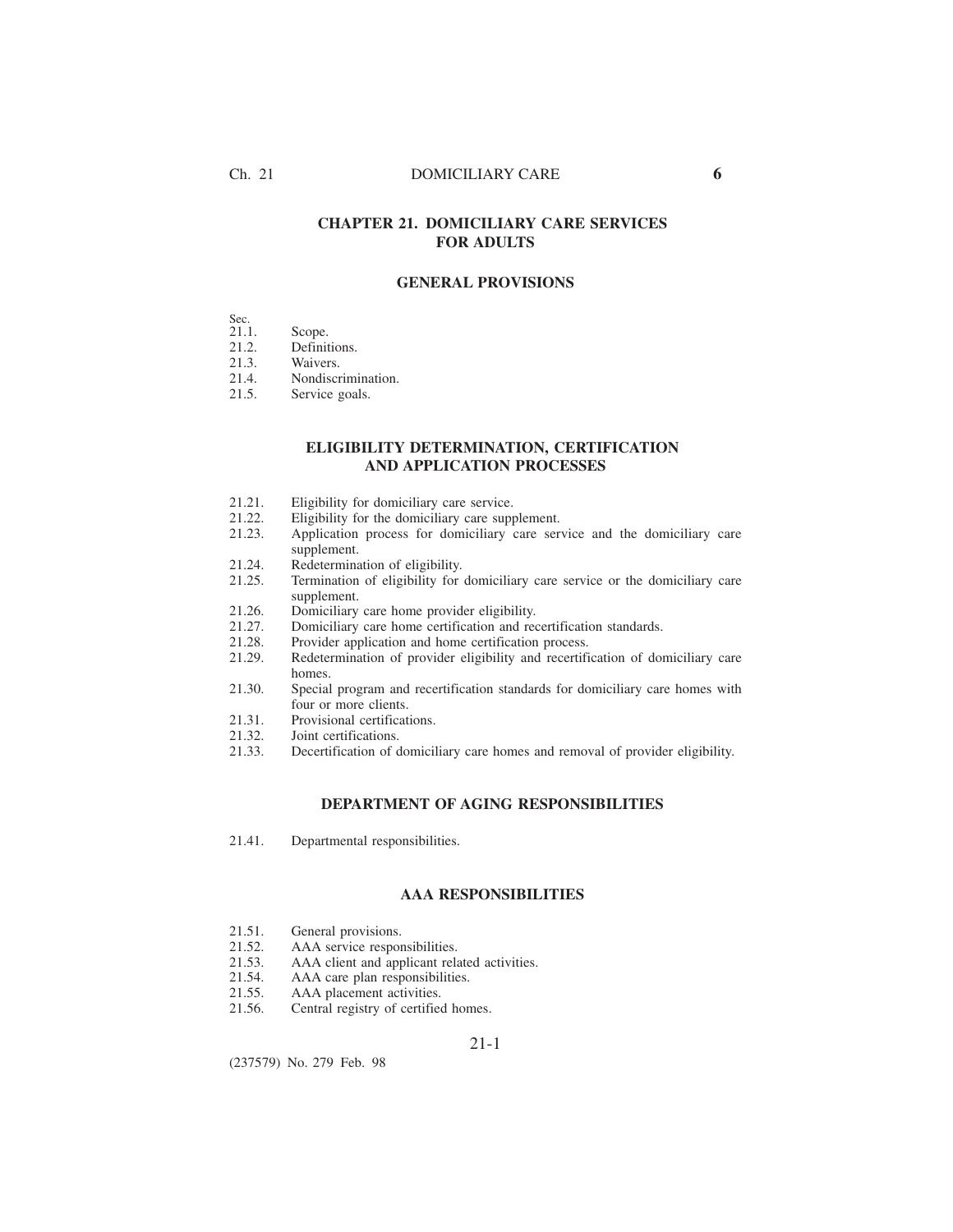### **6** DEPARTMENT OF AGING Pt. I

- 21.57. Domiciliary care review team.<br>21.58. Staffing responsibilities for AA
- 21.58. Staffing responsibilities for AAAs providing domiciliary care.<br>21.59. Training requirements.
- 21.59. Training requirements.<br>21.60. Recordkeeping.
- 21.60. Recordkeeping.<br>21.61. Domiciliary car
- 21.61. Domiciliary care service's relationship to service management.<br>21.62. Facility ownership.
- Facility ownership.

### **PROVIDER RIGHTS AND RESPONSIBILITIES**

- 21.71. General provisions.
- 21.72. Staff qualifications.
- 21.73. Staffing.<br>21.74. Basic fun
- 21.74. Basic furnishings.<br>21.75. Client and provide
- 21.75. Client and provider agreement.<br>21.76. Personal care responsibilities.
- Personal care responsibilities.
- 21.77. Provider and AAA related activities.<br>21.78. Nutrition responsibilities of provider
- 21.78. Nutrition responsibilities of providers.<br>21.79. Fire and safety activities.
- 21.79. Fire and safety activities.<br>21.80. Domiciliary care home m
- 21.80. Domiciliary care home maintenance activities.<br>21.81. Provider financial accountability.
- Provider financial accountability.
- 21.82. Other provider responsibilities.<br>21.83. Provider rights.
- Provider rights.

### **CLIENT RIGHTS AND RESPONSIBILITIES**

- 21.91. Client rights.<br>21.92. Client respon
- Client responsibilities.

### **FAIR HEARINGS AND APPEALS**

21.101. Fair hearings and appeals.

#### **OTHER ADMINISTRATIVE PROVISIONS**

21.111. Forms, documents and other written materials.

#### **Authority**

The provisions of this Chapter 21 issued under section 2203-A of The Administrative Code of 1929 (71 P. S. § 581-3), unless otherwise noted.

#### **Source**

The provisions of this Chapter 21 adopted January 5, 1990, effective January 6, 1990, 20 Pa.B. 13, unless otherwise noted.

#### 21-2

(237580) No. 279 Feb. 98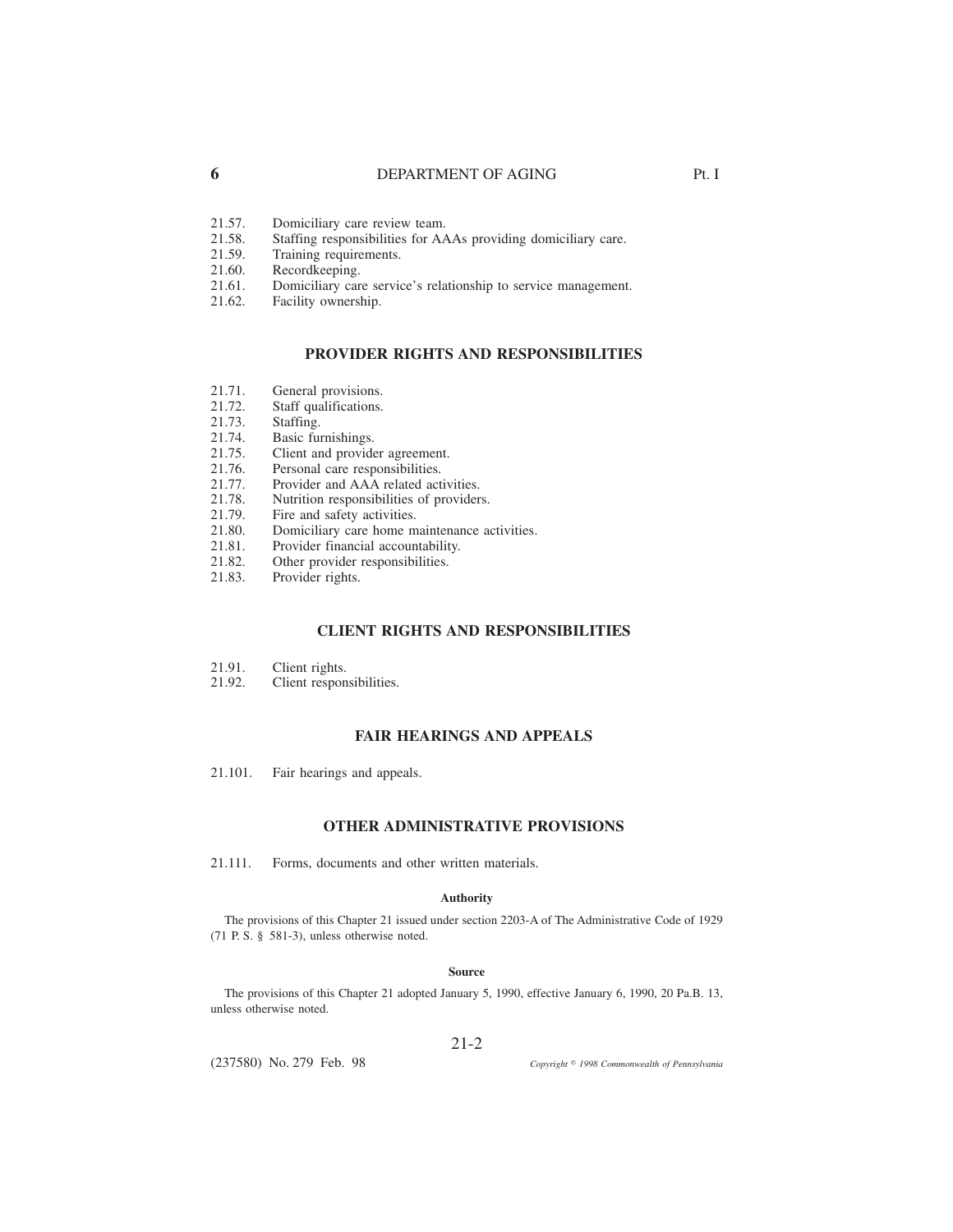#### **Cross References**

This chapter cited in 6 Pa. Code § 20.23 (relating to income).

#### **GENERAL PROVISIONS**

### **§ 21.1. Scope.**

This chapter establishes standards for domiciliary care service administered by AAAs.

#### **§ 21.2. Definitions.**

The following words and terms, when used in this chapter, have the following meanings, unless the context clearly indicates otherwise:

*AAA (Area Agency on Aging)*—The governing authority designated by the Department within each planning and service area to develop and administer an area plan, or the person, agency or organization which is the subcontractor of the AAA.

*Applicant*—A person who applies for domiciliary care service or the domiciliary care supplement, either personally or through a responsible adult.

*Assessment*—A determination based upon a comprehensive review of an applicant's social, physical and psychological status along with a description of the applicant's current resources and needs.

*CAO (County Assistance Office)*—An office located in each county of this Commonwealth which is responsible for local administration of the programs under the Department of Public Welfare.

*Case record*—The file maintained on each applicant and client to include pertinent information gathered in assessing need and developing a care plan. The term includes information regarding social supports, activities of daily living, nutrition, physical health and environment, mental and economic status and recent experiences. The term also includes tangential action taken for, or on behalf of, an applicant or client, including, but not limited to, activities done with, for or on behalf of a client, such as contacts with formal and informal service providers, and the like.

*Client*—A resident of this Commonwealth who is 18 years of age or older who has applied for, and has been determined to be eligible for, domiciliary care service or the domiciliary care supplement.

*Communicable disease*—An illness due to a specific infectious agent or its toxic products which arises through transmission of that agent or its products from an infected person to a susceptible host, either directly or indirectly through an intermediate plant or animal host, or the inanimate environment.

*Department*—The Department of Aging of the Commonwealth.

(399341) No. 543 Feb. 20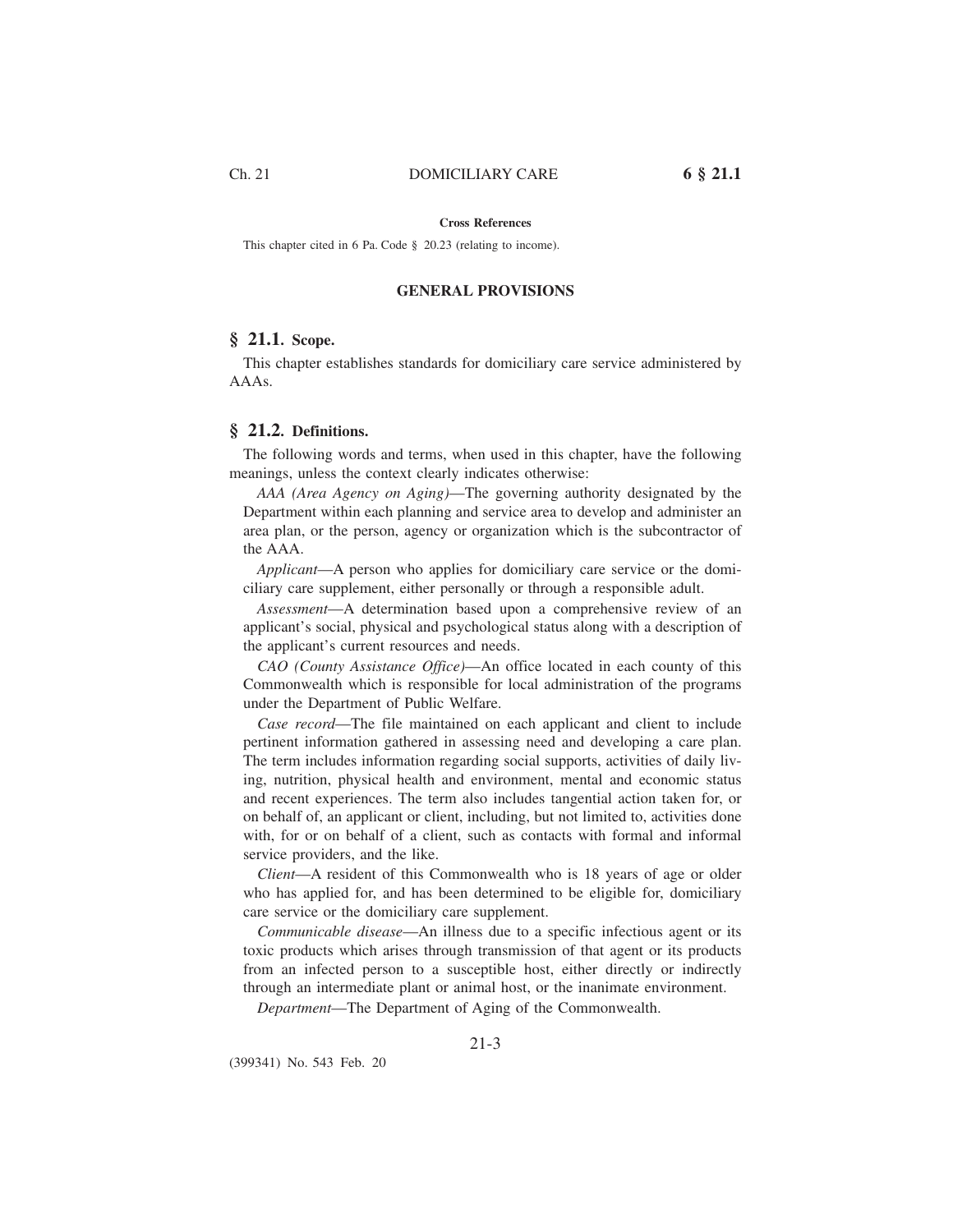*Designate*—A person chosen by the applicant or client in writing to be notified in case of emergency, termination of services, home closure or other situations indicated by the applicant or client.

*Domiciliary care home* or *dom care home*—A premises certified by an AAA for the purpose of providing a supervised living arrangement in a homelike setting for a period exceeding 24 consecutive hours to clients placed there by the AAA.

*Domiciliary care provider service*—Services, activities and basic items furnished by the provider to the client.

*Domiciliary care service* or *domiciliary care*—Services and activities performed by the AAA which are necessary to seek out, assess and determine the eligibility of applicants and prospective providers, to certify domiciliary care homes, and to arrange for, oversee and follow-up on the following:

(i) The placement of clients into domiciliary care homes.

(ii) The receipt of the domiciliary care supplement by clients.

*Domiciliary care supplement*—The monthly monetary supplement to the income of a client who has been placed into a domiciliary care home. The supplement is provided by the Commonwealth under 55 Pa. Code Chapter 299 (relating to supplemental security income program and State supplementary payment program).

*Exit*—A door on the exit path which opens directly to the outside of the building or structure.

*Exit path*—A continuous, unobstructed, unrestricted and safe way of travel from any point in the home to a safe area of refuge outside the building or structure.

*Full assistance*—A client who needs to be led or carried from the building or needs help to get into a wheelchair and needs to be wheeled out of the building or needs help getting into another device and needs helps evacuating the building and is unable to follow verbal or signed prompts.

*Independently mobile*—An individual who is physically and mentally capable of vacating the home without the assistance of another person in the case of an emergency. The term includes a person capable of ascending or descending stairs unassisted, if necessary, to vacate the home in which the person is residing.

*Joint certification*—Certification of a domiciliary care home by an AAA in conjunction with another certifying or licensing agency of the Commonwealth to provide residential care services to domiciliary care clients and clients of other agencies in the same home or facility.

*Minimal physical assistance*—Assistance in getting to one's feet, into a wheelchair, walker or prosthetic device.

*Nonmobile*—A client who is physically or mentally unable to vacate the building without the continued full assistance of another person.

21-4

(399342) No. 543 Feb. 20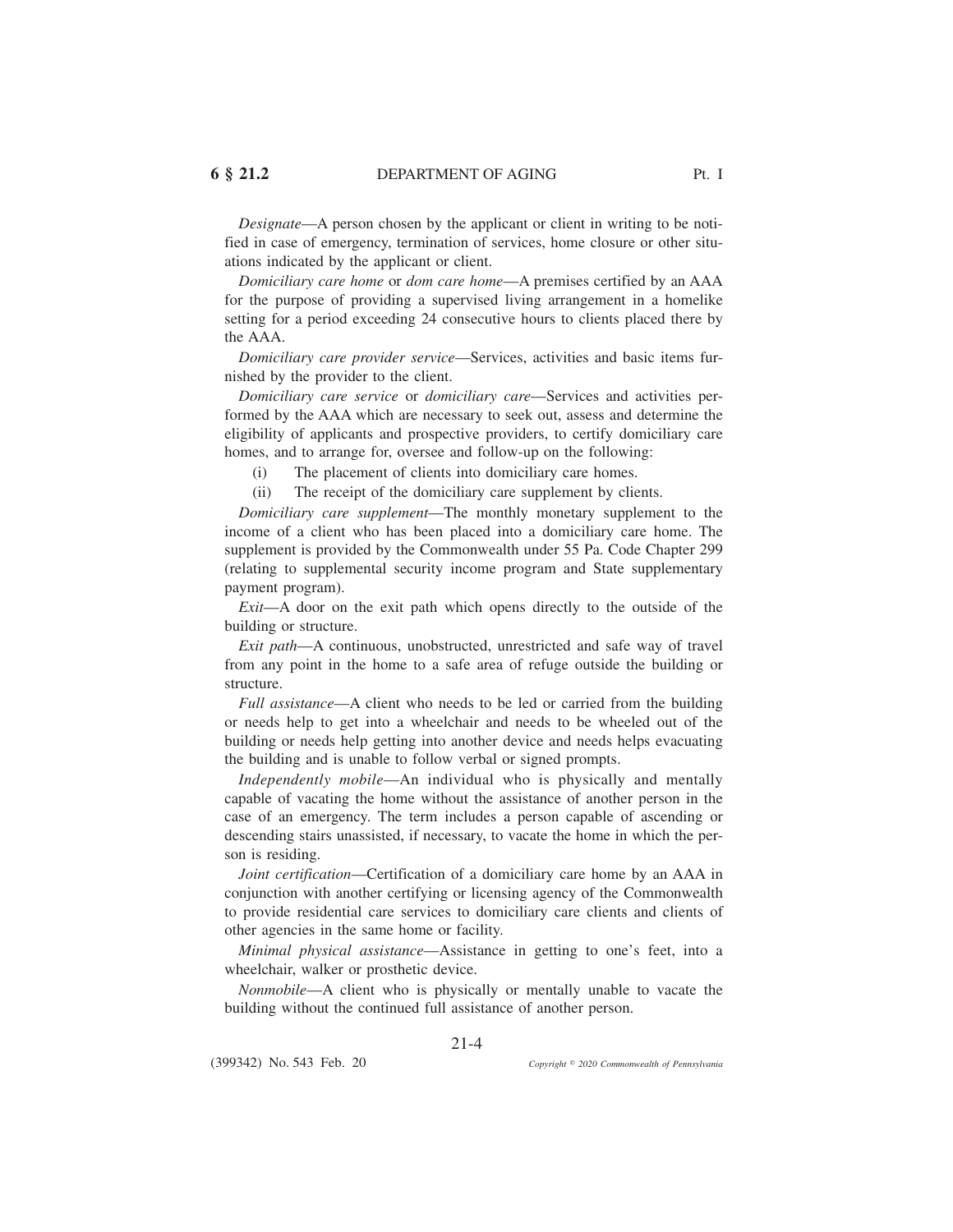*PSA (Planning and Service Area)*—A geographic area within this Commonwealth, authorized by the Older Americans Act of 1965 (42 U.S.C.A. §§ 3001—3057g) and designated by the Department for the purposes of planning, development, delivery and administration of aging and social services by an AAA.

*Prospective domiciliary care home* or *prospective home*—A residence in the process of being certified by an AAA as a domiciliary care home.

*Prospective provider*—A person who applies to the AAA to be a provider and is in the process of being determined eligible as a provider.

*Provider*—A person 21 years of age and older determined eligible by an AAA to have responsibility for the day-to-day operation of a domiciliary care home.

*Relative*—A person related to the client by consanguinity, affinity or adoption.

*SSI (Supplemental Security Income)*—Monthly income maintenance provided to aged, blind or disabled individuals through Title XVI of the Social Security Act (42 U.S.C.A. §§ 1381—1382j).

*Semimobile*—A client who is able to vacate the home with no more than verbal or minimal physical assistance. To be considered semimobile, a person shall be able to effectively operate a device required for moving from one place to another, be able to understand and carry out instructions for vacating the home and be able to ascend or descend stairs if present on the exit path. The term does not include a person who by reason of physical or mental disability or condition is unable to vacate the home in case of emergency without the continual physical assistance of another.

*Service management*—The process through which AAAs meet their mandate to secure needed services for older people. This process includes the following activities: comprehensive needs assessment to include nutrition assessment; development of a written service plan; arrangement, coordination and follow-up of service delivery; reassessment; and ongoing case recording.

*Social Security district office*—An office in this Commonwealth which has been designated to administer various programs under the Social Security Act, including SSI, in an assigned geographic area.

*Staff person*—An adult who is employed by a provider or who volunteers to furnish services to the clients in a domiciliary care home.

*State supplement*—The monthly monetary supplement to persons receiving SSI in this Commonwealth. The State supplement is provided by the Commonwealth under 55 Pa. Code Chapter 299 (relating to supplemental security income program and State supplementary payment program).

*Subcontractor*—A person, agency or organization which has a written, legally-binding agreement or contract with the AAA to perform services and activities necessary to seek out, assess and determine the eligibility of applicants and prospective providers, to certify domiciliary care homes, and to

(309821) No. 366 May 05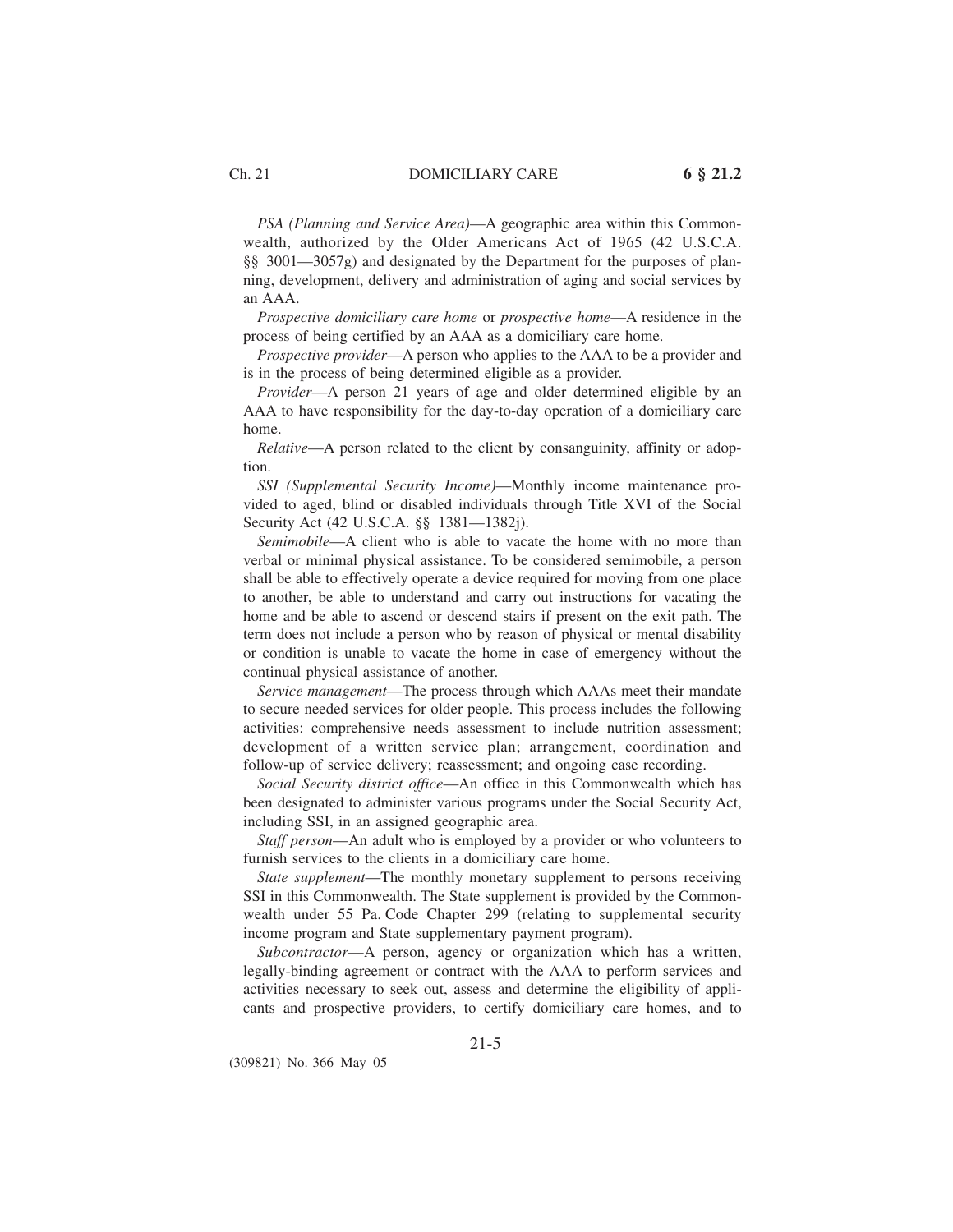arrange for, oversee and follow-up on, the placement of clients in domiciliary care homes and the receipt of the domiciliary care supplement by clients. The agreement or contract shall meet the contracting standards of the Department as promulgated in the applicable program directive.

*Unusual incident*—An occurrence which threatens the health and safety of a client. The term includes fires, structural damage to the home, crimes, serious injuries, missing persons, highly contagious diseases, food poisoning, interruptions in utility services which may affect the health and safety of a client, neglect, mistreatment, physical or mental abuse, behavior by a client which constitutes a danger to that client or others, the death of the client, a request by the client for immediate removal or relocation from the domiciliary care home, or the relocation of the domiciliary care home.

*Verbal assistance*—Giving instructions to assist the client in vacating the home.

### **§ 21.3. Waivers.**

The Department may grant waivers on provisions in this chapter which are not required by Federal, State or local laws. A request for a waiver shall be submitted in accordance with, and meet the standards provided in, the generic policies and procedures for requesting waivers as provided by the Department in the applicable Aging Program directive. In making decisions regarding waiver requests, the Department will consider: whether the objective of the policy in question will be achieved through granting the waiver, how older people will benefit from approval of the waiver, public input—such as public hearings regarding the issue in question, and other information which would support a waiver request.

#### **§ 21.4. Nondiscrimination.**

Domiciliary care service shall be provided in accordance with Title VI, Section 601, of the Civil Rights Act of 1964 (42 U.S.C.A. § 2000d), section 504 of the Rehabilitation Act of 1973 (29 U.S.C.A. § 706), the Age Discrimination Act of 1975 (42 U.S.C.A. §§ 6101—6107) and the Pennsylvania Human Relations Act (43 P. S. §§ 951—963).

### **§ 21.5. Service goals.**

The following are the goals of domiciliary care service:

(1) To provide supportive, homelike, community-based living arrangements for adults who cannot live independently in the community.

(2) To encourage and assist clients in developing and maintaining maximum initiative and self-determination in a homelike setting.

(3) To provide an alternative to institutionalization, and to help adults remain in the community or to return to the community and, if possible, to their own homes.

21-6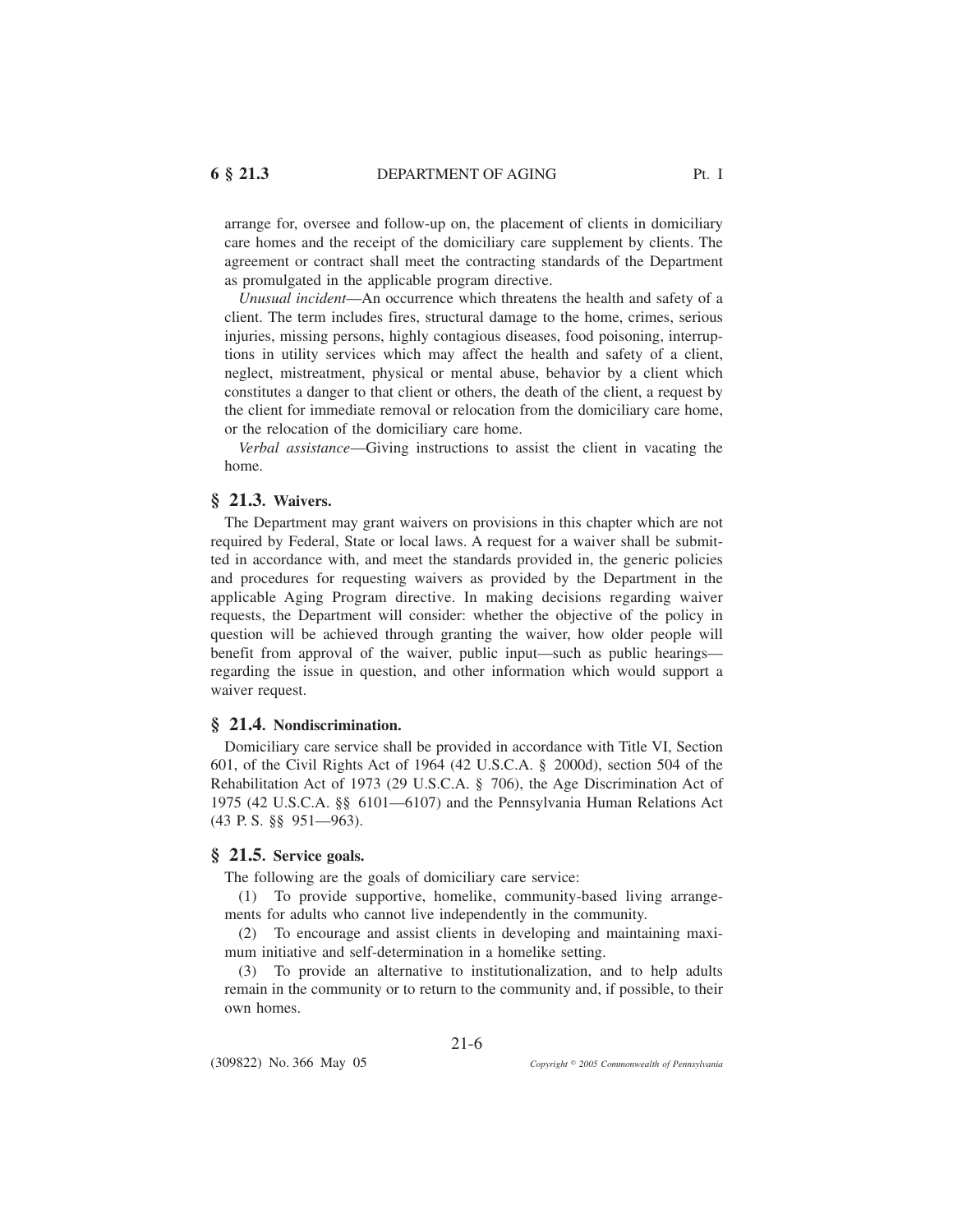### **ELIGIBILITY DETERMINATION, CERTIFICATION AND APPLICATION PROCESSES**

### **§ 21.21. Eligibility for domiciliary care service.**

(a) To receive domiciliary care service, an applicant shall meet the following criteria as determined by the appropriate AAA:

(1) Be a resident of this Commonwealth and 18 years of age or older.

(2) Be independently mobile or semimobile.

(3) Not require skilled or intermediate nursing care, or general or special hospital care on a 24-hour residential basis.

(4) Have no relative, or other person whose relationship with the applicant is important to the applicant's continued well-being, willing or able to provide the necessary support for independent living.

(5) Be incapable of living alone regardless of available services, or require services to live alone and the services are not available.

(b) An applicant shall meet one or more of the following criteria:

(1) Have demonstrated difficulties in accomplishing activities of daily living, such as purchasing and preparing meals, bathing and grooming, housekeeping and laundry, financial management and taking medication in proper doses at proper times, to an extent which prevents independent living in the community.

(2) Have demonstrated difficulties in social or personal adjustment, usually associated with mental disability, as demonstrated by reduced, lost or nondeveloped capabilities for developing and maintaining appropriate personal relationships, dealing constructively with others, and maintaining or attaining a maximum level of functioning.

(3) Have demonstrated difficulties resulting from disabilities, such as blindness, deafness, amputation, paralysis or birth defects, if the individual is independently mobile or semimobile.

#### **Cross References**

This section cited in 6 Pa. Code § 21.23 (relating to application process for domiciliary care service and the domiciliary care supplement); and 6 Pa. Code § 21.52 (relating to AAA service responsibilities).

#### **§ 21.22. Eligibility for the domiciliary care supplement.**

To receive the domiciliary care supplement, an applicant shall meet the following criteria:

(1) Be eligible for SSI, as determined by the appropriate Social Security District Office and verified by the CAO, or be receiving SSI, as verified by the appropriate CAO, or have personal income less than the combined Federal-State payment level for domiciliary care, as determined by the appropriate CAO under 55 Pa. Code Chapter 299 (relating to suplemental security income program and State supplementary payment program).

21-7

(309823) No. 366 May 05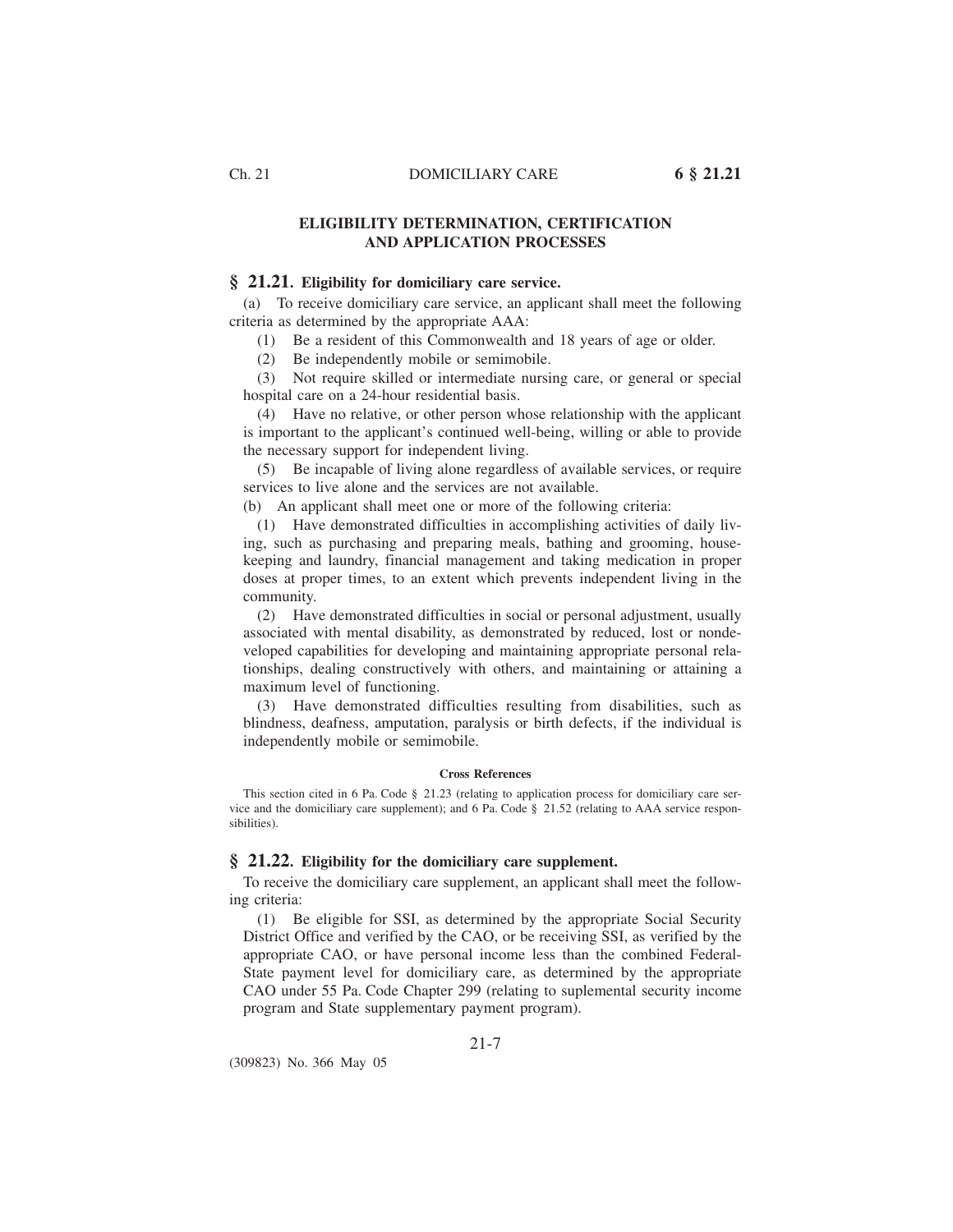(2) Be eligible for domiciliary care service, as determined by the appropriate AAA.

(3) Be residing in or awaiting immediate placement into a domiciliary care home in which the provider is not a relative of the client.

# **§ 21.23. Application process for domiciliary care service and the domiciliary care supplement.**

The following procedure shall be used for determining the eligibility of an applicant for domiciliary care service and making payment for the domiciliary care supplement:

(1) The application process includes activity relating to a request by an applicant for an eligibility determination. It begins with the receipt of an application by an AAA and continues until there is a determination of eligibility or ineligibility.

(2) The applicant is responsible for:

(i) Initiating, completing and signing necessary application forms as promulgated by the Department and the Department of Public Welfare.

(ii) Participating in an assessment interview with the AAA.

(iii) Sending required application forms to the appropriate AAA.

(iv) Promptly notifying the appropriate AAA of changes in circumstances that may affect continued eligibility for domiciliary care service or the domiciliary care supplement.

(v) Contacting the appropriate Social Security District Office to place an application for SSI if the applicant is applying for SSI at the same time the applicant is applying for domiciliary care service.

(3) The AAA is responsible for:

(i) Providing the applicant with the necessary application forms and, if appropriate, assisting the applicant with completing the forms.

(ii) Receiving the application and reviewing it to assure that forms are complete and the necessary documentation is attached.

(iii) Accepting an application from a designate when the applicant is incapable of filing an application on the applicant's own behalf.

(iv) Notifying the applicant of the nature of the error and that an application date cannot be established, and assisting the applicant in correcting errors on the application, if the application is incomplete or incorrect.

(v) Assisting the applicant in contacting the appropriate Social Security District Office, if the applicant is applying for SSI at the same time the applicant is applying for domiciliary care service.

(vi) Arranging for a face-to-face assessment interview within 15 days of the applicant's request for service.

(vii) Performing, with the applicant's informed consent, a thorough, indepth, face-to-face assessment of the applicant's level of functioning and

21-8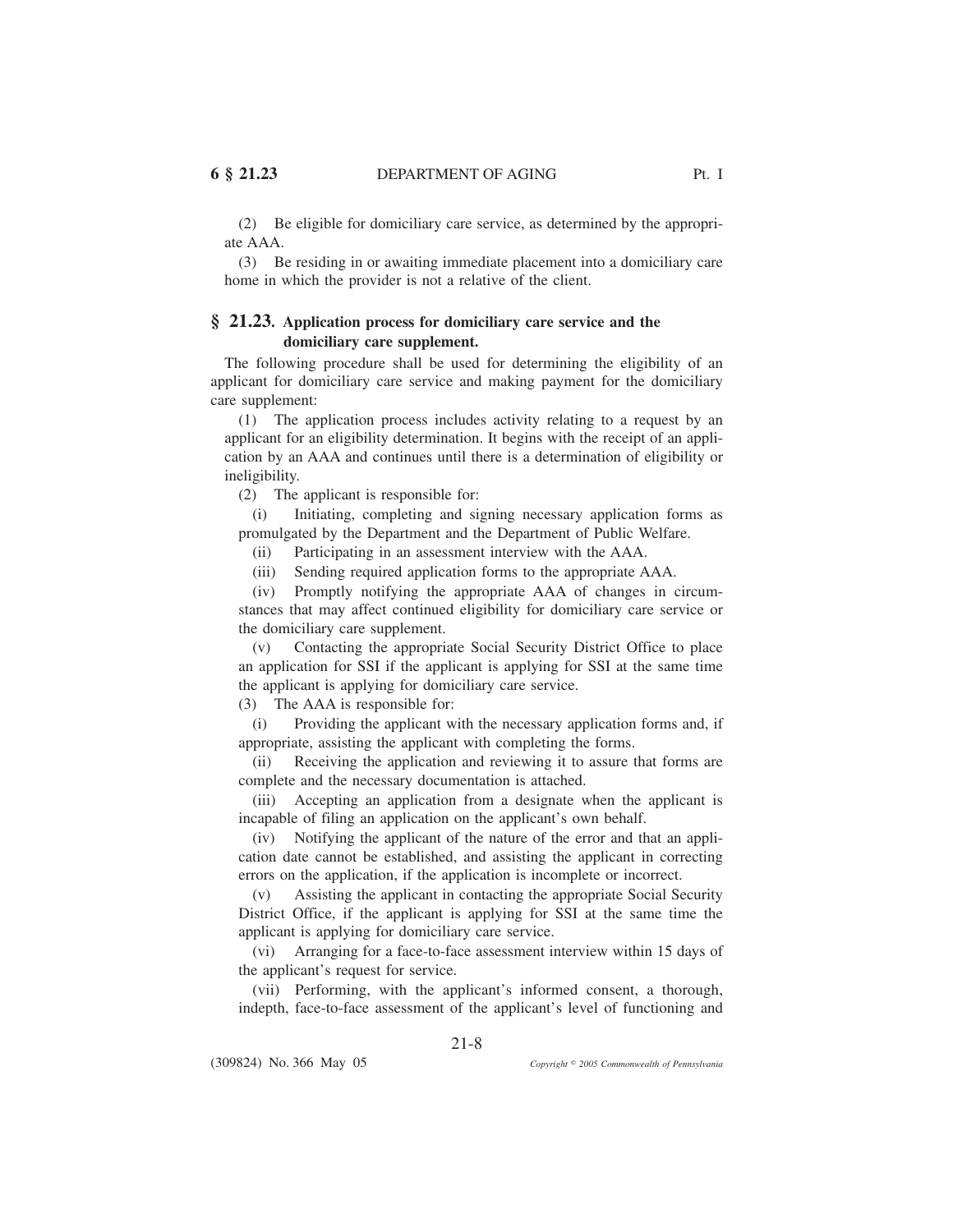the need for domiciliary care service, as stated in § 21.21 (relating to eligibility for domiciliary care service), using the forms as prescribed by the Department.

(viii) Arranging for a medical examination of the applicant and ensuring that appropriate documentation of the examination is recorded on forms prescribed by the Department of Public Welfare.

(ix) Requesting the domiciliary care review team, within 30 days of the assessment, to review and recommend appropriate action for applicants for whom the AAA is unable to reach a decision concerning the need for domiciliary care service.

(x) Providing notice, in writing, to the applicant or the designate of the applicant's ineligibility for domiciliary care service, if determined ineligible by the AAA, within 10 days after the decision has been made, and providing the reasons for the determination of ineligibility, along with information on the applicant's right to appeal the decision under  $\S$  21.101 (relating to fair hearings and appeals).

(xi) Forwarding the original application, along with necessary documentation and forms, to the appropriate CAO and retaining a copy for the AAA's files when the AAA has determined that the applicant is eligible for domiciliary care services and an appropriate domiciliary care home is available in which to place the client.

(xii) Assigning the client to a waiting list until an appropriate domiciliary care home becomes available, when the AAA has determined that the applicant is eligible for domiciliary care service and has made an initial verification that the applicant's income is low enough to meet the eligibility requirements for the supplement, but there is no appropriate domiciliary care home available in which to place the client and informing, in writing, the client or the designate of the determination and the action which has been taken.

(xiii) Initiating domiciliary care services to the client on a private payment basis when the AAA has determined that the applicant is eligible for domiciliary care service, but the CAO has determined that the applicant is not eligible for the domiciliary care supplement because the applicant's income is too high. If there is no appropriate domiciliary care home available in which to place the client, the client shall be assigned by the AAA to a waiting list until an appropriate domiciliary care home becomes available, and the client or the designate shall be informed in writing of the determination and the action which has been taken.

(xiv) Beginning the actual process of placing the client into a domiciliary care home as soon as necessary forms and eligibility determinations have been completed by the AAA and the CAO under this section, and the AAA has available an appropriate domiciliary care home in which to place the client, and informing the client and the designate, if one exists, in writing of the

(309825) No. 366 May 05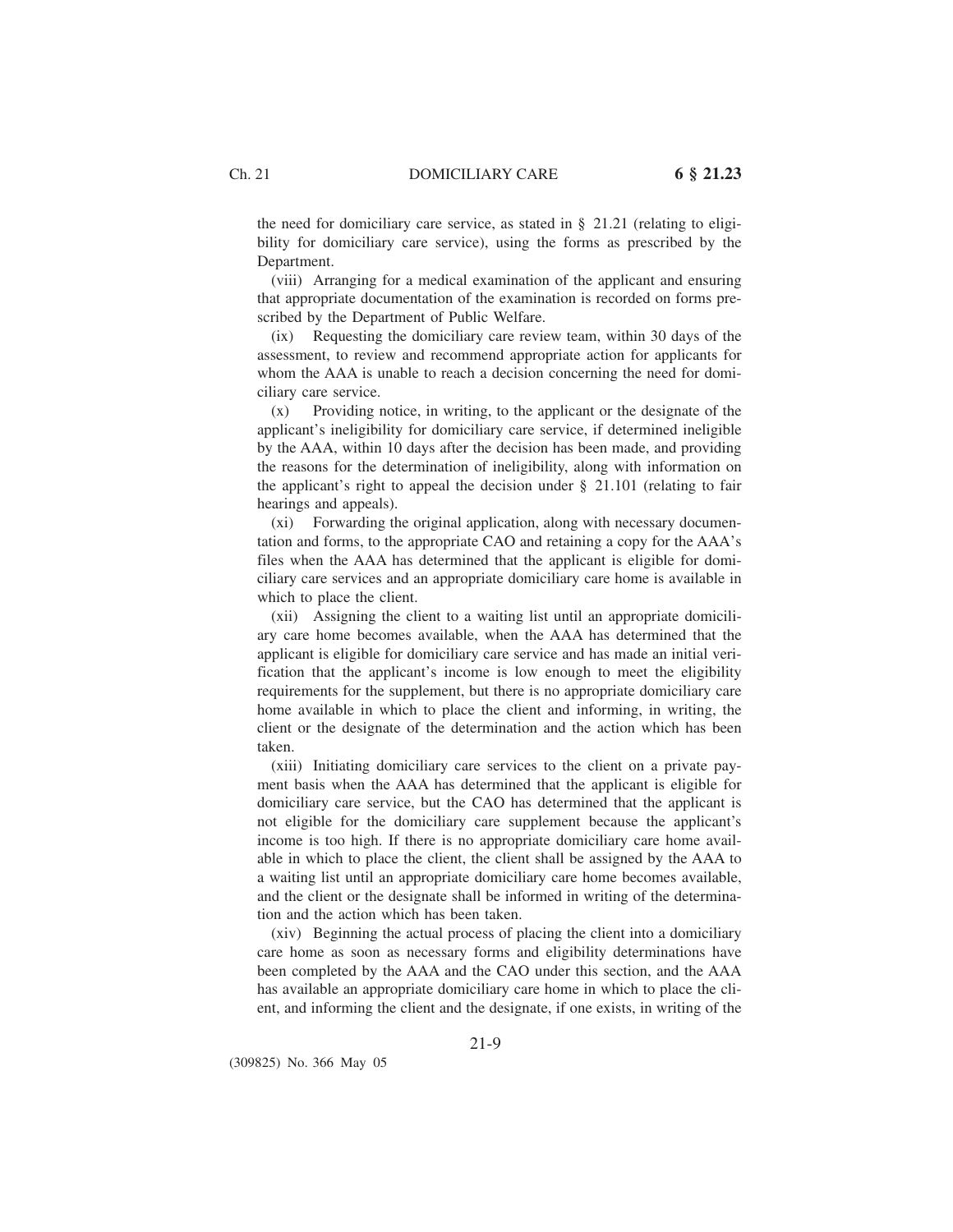determination of eligibility and the action which is being taken. The written notification shall take place within 30 days of the date the eligibility determination was made.

(4) The CAO is responsible for determining eligibility for the domiciliary care supplement under 55 Pa. Code Chapter 299 (relating to supplemental sucurity income program and State supplementary payment program) and, in cases where applicants appeal that determination, conducting hearings and appeals under 55 Pa. Code Chapter 275 (relating to appeal and fair hearing).

#### **Cross References**

This section cited in 6 Pa. Code § 21.52 (relating to AAA service responsibilities); and 55 Pa. Code § 299.2 (relating to eligibility requirements for SSA-administered optional SSP for DCS and PCS).

#### **§ 21.24. Redetermination of eligibility.**

The following procedure will be used to redetermine the eligibility of clients for domiciliary care service and the domiciliary care supplement.

(1) Clients are responsible for:

(i) Requesting a redetermination appointment with the AAA and arranging for the completion of necessary redetermination forms upon notification from the CAO, through the AAA, of an annual redetermination of eligibility for the domiciliary care supplement.

(ii) Promptly notifying the AAA regarding a change in circumstances which may affect one's eligibility for domiciliary care service or the domiciliary care supplement.

(2) The AAA is responsible for:

(i) Arranging for a place and time for a redetermination of eligibility for domiciliary care service through a reassessment.

(ii) Completing annually the appropriate forms for redetermination of eligibility for the domiciliary care supplement.

(iii) Forwarding appropriate documentation to the CAO.

(3) The CAO is responsible for redetermination of eligibility for the domiciliary care supplement under 55 Pa. Code Chapter 299 (relating to supplemental security income program and State supplementary payment program).

#### **Cross References**

This section cited in 6 Pa. Code § 21.52 (relating to AAA service responsibilities).

### **§ 21.25. Termination of eligibility for domiciliary care service or the domiciliary care supplement.**

The following procedures shall be used to terminate a client's eligibility for domiciliary care service or the domiciliary care supplement, or both:

(1) The AAA is responsible for:

(i) Notifying the CAO of a change in the client's status which requires termination of eligibility for domiciliary care service.

21-10

(309826) No. 366 May 05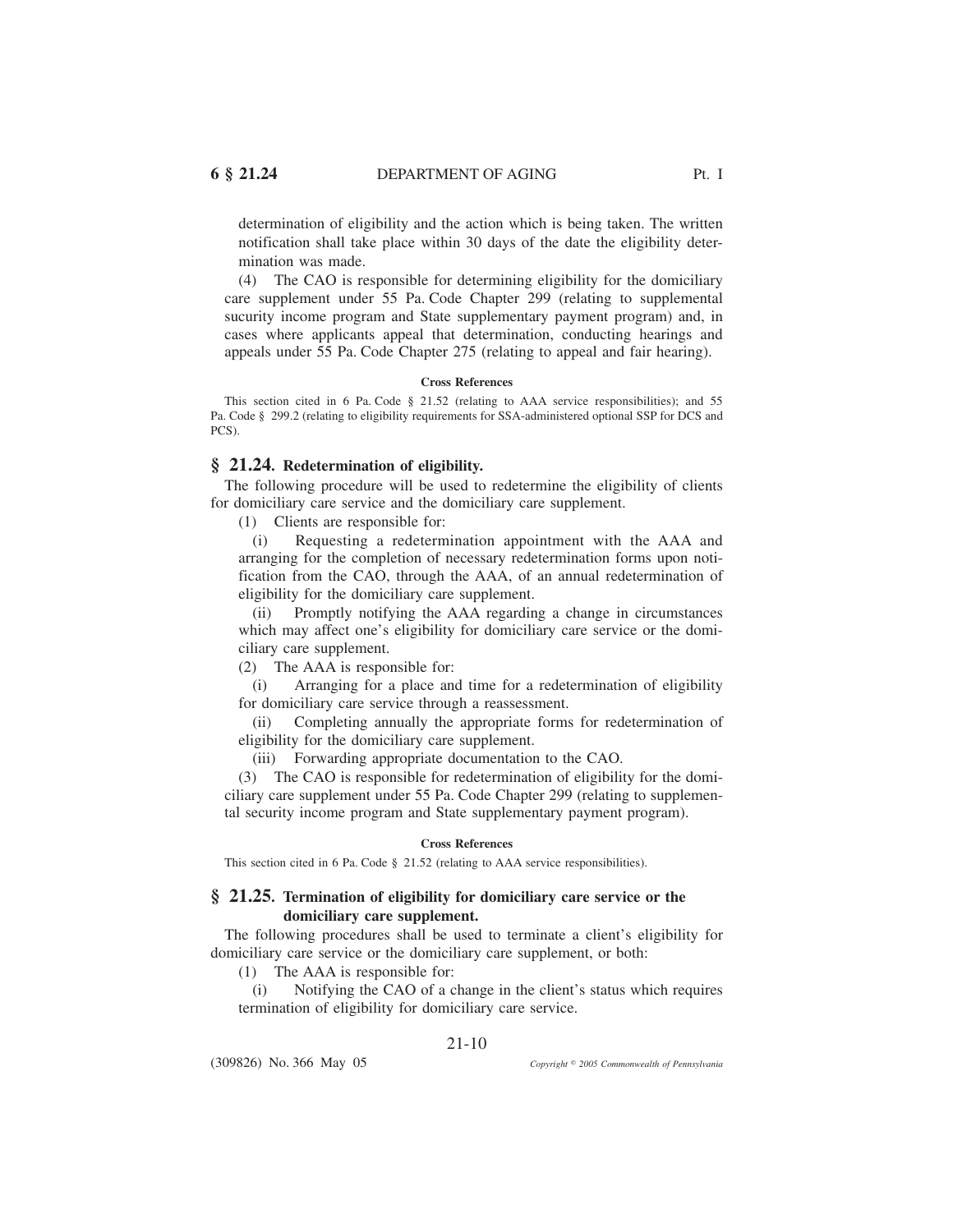(ii) Upon notifying the client or the designate that the client is no longer eligible for domiciliary care service, notifying the client in writing of the client's right to appeal and receive a fair hearing under § 21.101 (relating to fair hearings and appeals). Notification shall take place within 20 days of the date the decision was made.

(2) The CAO is responsible for termination of eligibility for the domiciliary care supplement, through notification of the Social Security District Office and other appropriate actions, under 55 Pa. Code Chapter 297 (relating to Supplemental Security Income Program).

#### **Cross References**

This section cited in 6 Pa. Code § 21.52 (relating to AAA service responsibilities).

#### **§ 21.26. Domiciliary care home provider eligibility.**

To be eligible to act as a domiciliary care home provider, a prospective provider shall meet the following criteria, as determined by the AAA:

- (1) Be a resident of this Commonwealth and 21 years of age or older.
- (2) Reside in the domiciliary care home, or reside in the prospective home.
- (3) Demonstrate to the AAA, through the application and interview pro-

cess, that the provider has never been convicted of a crime involving assaultive behavior or moral turpitude and has the experience and capacity to accept persons with physical, mental or age related difficulties, has the willingness and ability to work with the AAA and clients, and has the physical health and stamina to be a provider.

#### **Cross References**

This section cited in 6 Pa. Code § 21.29 (relating to redetermination of provider eligibility and recertification of domiciliary care homes); 6 Pa. Code § 21.52 (relating to AAA service responsibilities); 6 Pa. Code § 21.54 (relating to AAA care plan responsibilities); 6 Pa. Code § 21.55 (relating to AAA placement activities); and 6 Pa. Code § 21.82 (relating to other provider responsibilities).

#### **§ 21.27. Domiciliary care home certification and recertification standards.**

To become certified and to retain certification as a domiciliary care home, a domiciliary care home shall meet the basic standards in this section, as determined by the AAA from a site inspection and review of relevant documentation, in conjunction with other appropriate agencies or organizations. Domiciliary care homes with four or more clients shall meet the special recertification standards in § 21.30 (relating to special program and recertification standards for domiciliary care homes with four or more clients).

(1) The home shall be a fixed, individual, private, noncommercial household or family dwelling.

(2) The home shall be the residence of the provider, the residence of the prospective provider or the intended residence of the prospective provider, and may not have residing within it a person who is an employe of an AAA.

### 21-11

(237589) No. 279 Feb. 98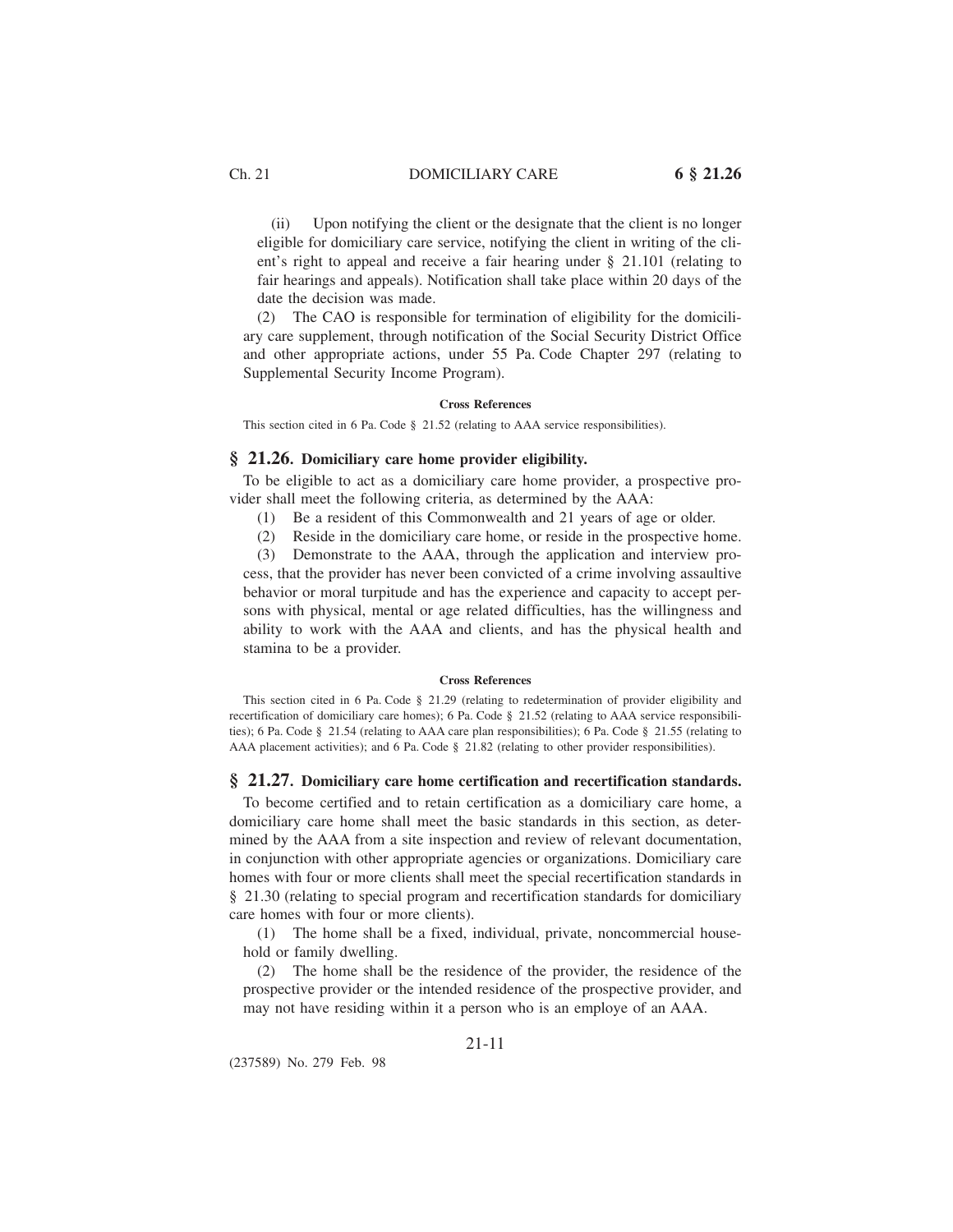(3) The building in which the home is to be located shall meet applicable Federal, State and local statutes and regulations pertaining to zoning, health and safety.

(4) The building in which the home is to be located shall be in good general repair and free of hazards, such as loose or broken window glass, loose or cracked floor coverings, and have no infestation of insects, rodents or other vermin.

(5) If the home uses water which is obtained from a private source, such as a well, spring or cistern, the source may not be polluted or contaminated nor may it be situated, constructed or maintained so that it may become polluted or contaminated or rendered injurious to health, and the water shall be approved as meeting Commonwealth water quality standards.

(6) The home shall have an adequate supply of piped hot and cold water to bathroom, kitchen and laundry equipment, and may not have hot water exceeding 130°F which would be accessible to clients.

(7) The home shall utilize a public sewerage system where one is available, or if a public system is not available, sewage shall be disposed under 25 Pa. Code Chapter 73 (relating to standards for onlot sewage treatment facilities).

(8) The home may not have exposed heating pipes, hot water pipes or radiators which have a temperature exceeding 110°F, in rooms and areas to be used by clients. If these items are located in areas accessible to clients and have temperatures exceeding 110°F, the radiators shall be covered with protective covers and the heating pipes with insulation.

(9) If the home uses woodburning or coal burning stoves, the stoves shall meet applicable local enforcement codes and be installed using permanent connections.

(10) Stairways shall have securely fastened handrails and nonskid surfaces, such as stairtreads, carpeting and the like. Stair coverings shall be securely fastened.

(11) The home shall have a heating system which has the capacity to maintain a temperature of at least 70°F without the use of portable space heaters.

(12) The home shall have been inspected and approved by the local fire department or other qualified agency or individual for fire safety, and it shall meet the requirements in § 21.79 (relating to fire and safety activities).

(13) The home shall have available adequate artificial lighting which is restricted to electrical lighting.

(14) The home shall have a minimum of one operational smoke detector on each occupied floor, plus one in the basement area.

(15) The home shall have space which would be available for storage of the clients' personal property, such as trunks, suitcases and seasonal clothing.

(16) Each room to be used by clients in the home shall have at least one unobstructed exit path.

(237590) No. 279 Feb. 98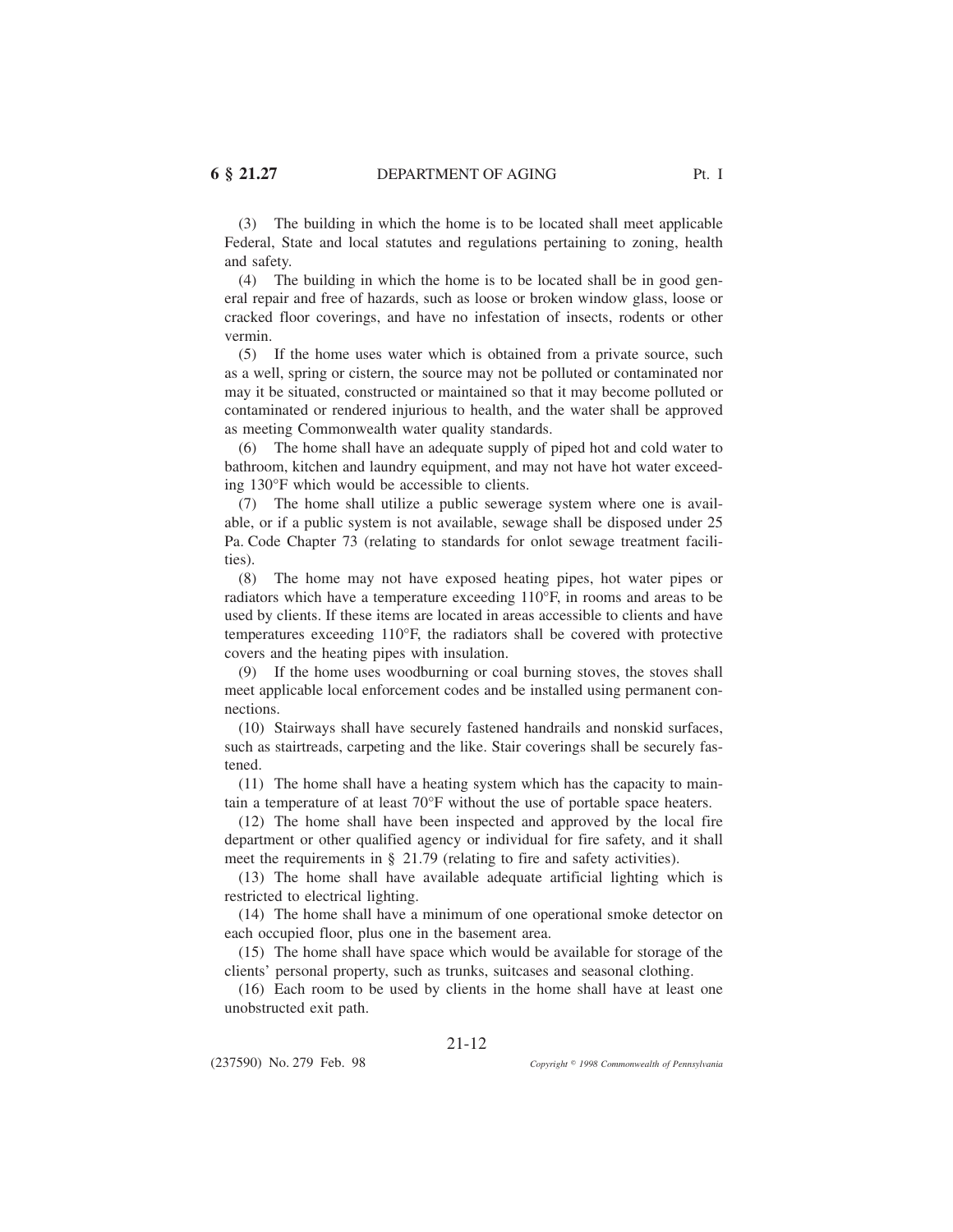(17) The home shall have a living room or recreational area with adequate space which would be available to clients. These areas shall, at least in combination, be large enough to comfortably accommodate all residents at the same time.

(18) The home shall have a dining room or dining area which is properly equipped with items necessary for proper food service. Items of equipment include tables, chairs and utensils for drinking, eating, preparing and serving food and drink. These items shall be furnished in quantities sufficient to serve all residents at the same time.

(19) The home shall have a clean kitchen with working appliances necessary for the preparation of nutritious meals.

(20) The home shall have at least one fully-equipped and operational indoor bathroom which is readily accessible to, and available for use by, clients.

(21) The home shall have bedrooms which meet the following standards:

(i) Bedrooms to be used by clients shall be located on floor levels not more than one story above an exit.

(ii) Bedrooms to be used by clients shall be limited to either single or double occupancy and shall have space which is adequate for a safe and comfortable living environment.

(iii) Bedrooms to be used by clients shall have adequate ventilation and at least one window with direct outside exposure to provide unobstructed natural light.

(iv) Windows in bedrooms to be used by clients shall have adequate covering to ensure the privacy of clients.

#### **Cross References**

This section cited in 6 Pa. Code § 21.28 (relating to provider application and home certification process); 6 Pa. Code § 21.29 (relating to redetermination of provider eligibility and recertification of domiciliary care homes); 6 Pa. Code § 21.30 (relating to special program and recertification standards for domiciliary care homes with four or more clients); 6 Pa. Code § 21.31 (relating to provisional certifications); 6 Pa. Code § 21.52 (relating to AAA service responsibilities); 6 Pa. Code § 21.54 (relating to AAA care plan responsibilities); 6 Pa. Code § 21.55 (relating to AAA placement activities); 6 Pa. Code § 21.74 (relating to basic furnishings); and 6 Pa. Code § 21.79 (relating to fire and safety activities).

#### **§ 21.28. Provider application and home certification process.**

The following process shall be used to determine the eligibility of a prospective domiciliary care home provider and to certify a prospective domiciliary care home.

(1) The prospective provider application process should be conducted by the AAA in conjunction with the domiciliary care home certification process. The interview shall take place in the prospective provider's home and should be conducted at the same time as the home inspection by the AAA.

(2) The prospective provider is responsible for:

#### 21-13

(237591) No. 279 Feb. 98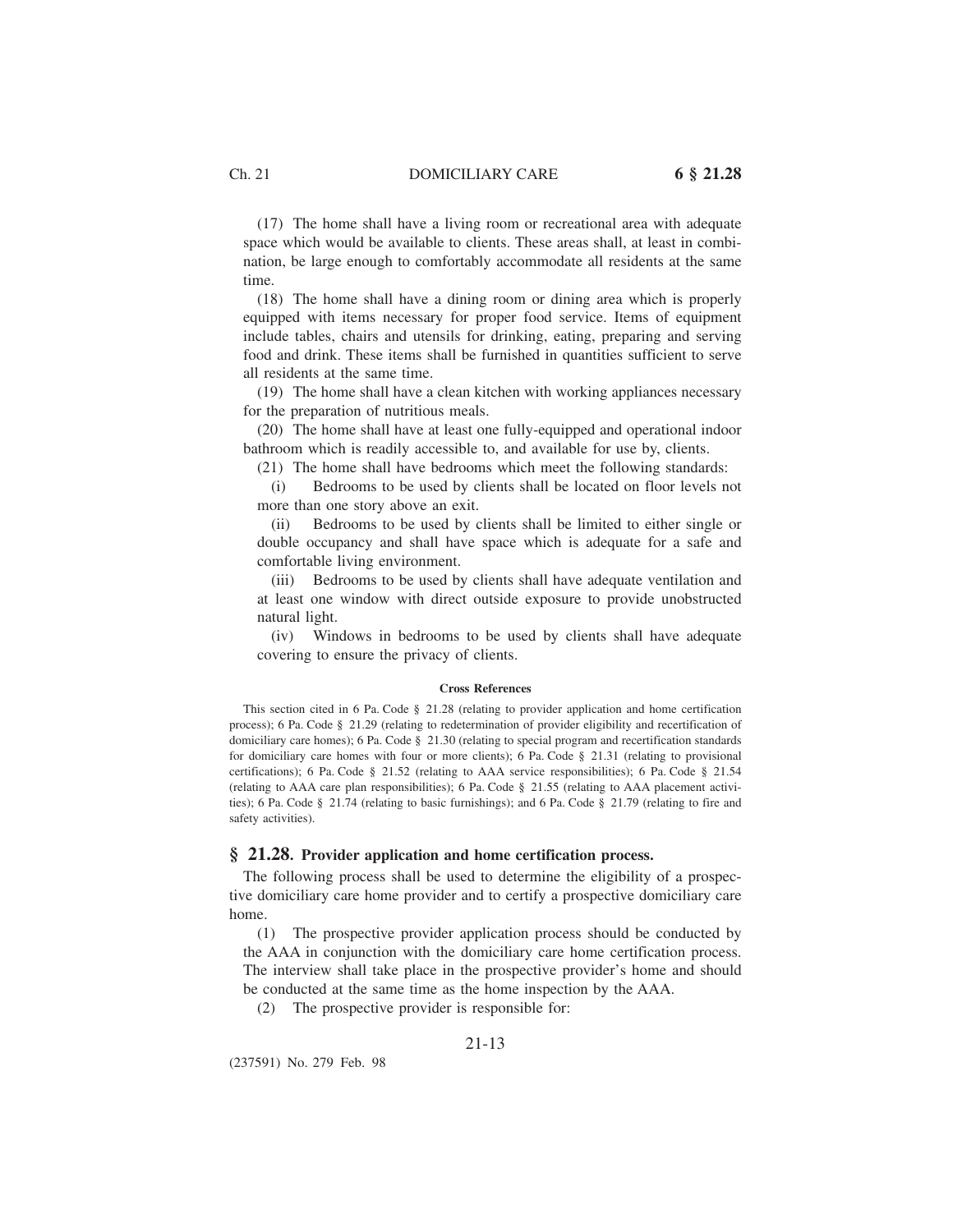(i) Submitting a completed application to the appropriate AAA on forms required by the Department.

(ii) Reviewing the rules and regulations of the AAA and the Department regarding domiciliary care service.

(iii) Providing information requested by the AAA at an interview conducted in the prospective provider's home by the AAA.

(iv) Providing the AAA with two written character references, other than relatives, which address the suitability of the prospective provider to offer a homelike setting and care for functionally-impaired persons, and the prospective provider's sensitivity and capability in addressing the needs of potential clients.

(v) Providing the AAA with two written financial references which address the prospective provider's current financial situation and ability to function financially independently of client monthly payments. If the prospective provider's home is mortgaged, one of the references shall be from the mortgage-holding institution or person.

(vi) Providing the AAA with a report from a physical examination which occurred no more than 6 months before the date the AAA conducts the application process. The examination shall be performed by a licensed physician and shall state that the prospective provider is physically able to care for adults with difficulties in independent living and that the provider is free from communicable disease or a medical condition that would endanger clients. This physical examination shall include a test for tuberculosis which may be either a chest x-ray or a tuberculin test. A physical examination is required every 2 years thereafter, or at the request of the AAA. At the determination of the AAA, other persons working or residing in the home may be required to furnish verification of a physical examination by a licensed physician which states that the person is physically able to care for adults with difficulties in independent living and is free from communicable disease.

(vii) Providing the AAA with a signed statement verifying that the prospective provider has never been convicted of a crime involving assaultive behavior or moral turpitude.

(viii) Providing the AAA with proof that the prospective home has a current, valid insurance policy which would be adequate for the protection of providers in the event of a client's accident, injury or property damage.

(ix) Furnishing the AAA with a statement from the owner that the owner approves of the use of the home for providing domiciliary care services, when the prospective home is rented, and that the use of the home for domiciliary care services would not be in violation of factors—that is, zoning, health and safety—set forth in § 21.27(3) (relating to domiciliary care home certification and recertification standards).

(3) The AAA is responsible for:

(237592) No. 279 Feb. 98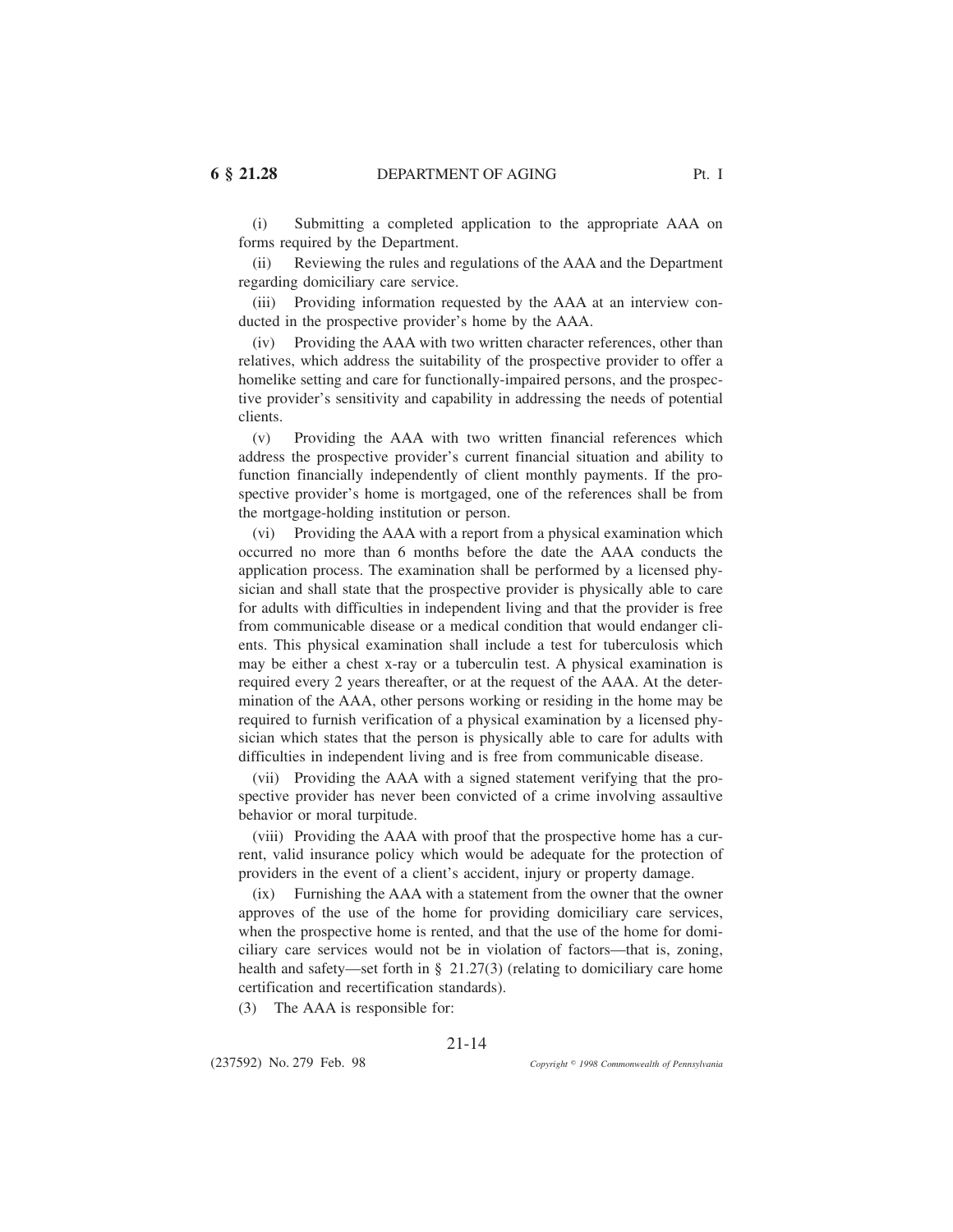(i) Providing information to prospective providers on the nature of the service, home certification and provider eligibility process and a description of the service requirements.

(ii) Providing necessary application forms and assistance to the prospective provider in completing the forms.

(iii) Requesting from the prospective provider the information required in paragraph  $(2)(iv)$ — $(ix)$  and obtaining verification from a State Police records search that the statement received from the prospective provider regarding paragraph (2)(vii) is correct. The AAA may request an FBI records search on a prospective provider.

(iv) Presenting the prospective provider with a copy of this chapter so that the prospective provider can review it.

(v) Arranging for an interview and home inspection with a prospective provider within 30 days of the date on which the application was received and conducting the interview with the prospective provider to obtain the requisite information regarding the prospective provider and other persons who will live in the prospective home—other than clients—to demonstrate that the prospective provider has the capacity to perform as an acceptable provider.

(vi) Conducting and documenting an inspection of the prospective home to assure that it meets the standards in § 21.27.

(vii) Requesting the domiciliary care review team to review the application and recommend appropriate action regarding prospective providers and homes for which the AAA is unable to reach a determination of eligibility or decision on certification.

(viii) Determining the eligibility or ineligibility of the prospective provider, based on the application, interview and, if applicable, the recommendation of the domiciliary care review team.

(ix) Certifying or not certifying the prospective domiciliary care home, based on the standards in § 21.27.

(x) Notifying the prospective provider, if the prospective provider is determined ineligible to be a provider, or if the prospective home is determined to be not certifiable, of the determination in written form which lists the reasons for the decision and gives information on the prospective provider's right to appeal and receive a fair hearing under Chapter 3 (relating to fair hearings and appeals). The notification shall be provided within 30 days of the date on which the determination of ineligibility was made by the AAA.

(xi) Notifying the provider, if the prospective provider is found to be eligible and the home is certified, of the determination of eligibility and certification, and placing the home on the central registry of domiciliary care homes required in § 21.56 (relating to the central registry of certified homes).

(237593) No. 279 Feb. 98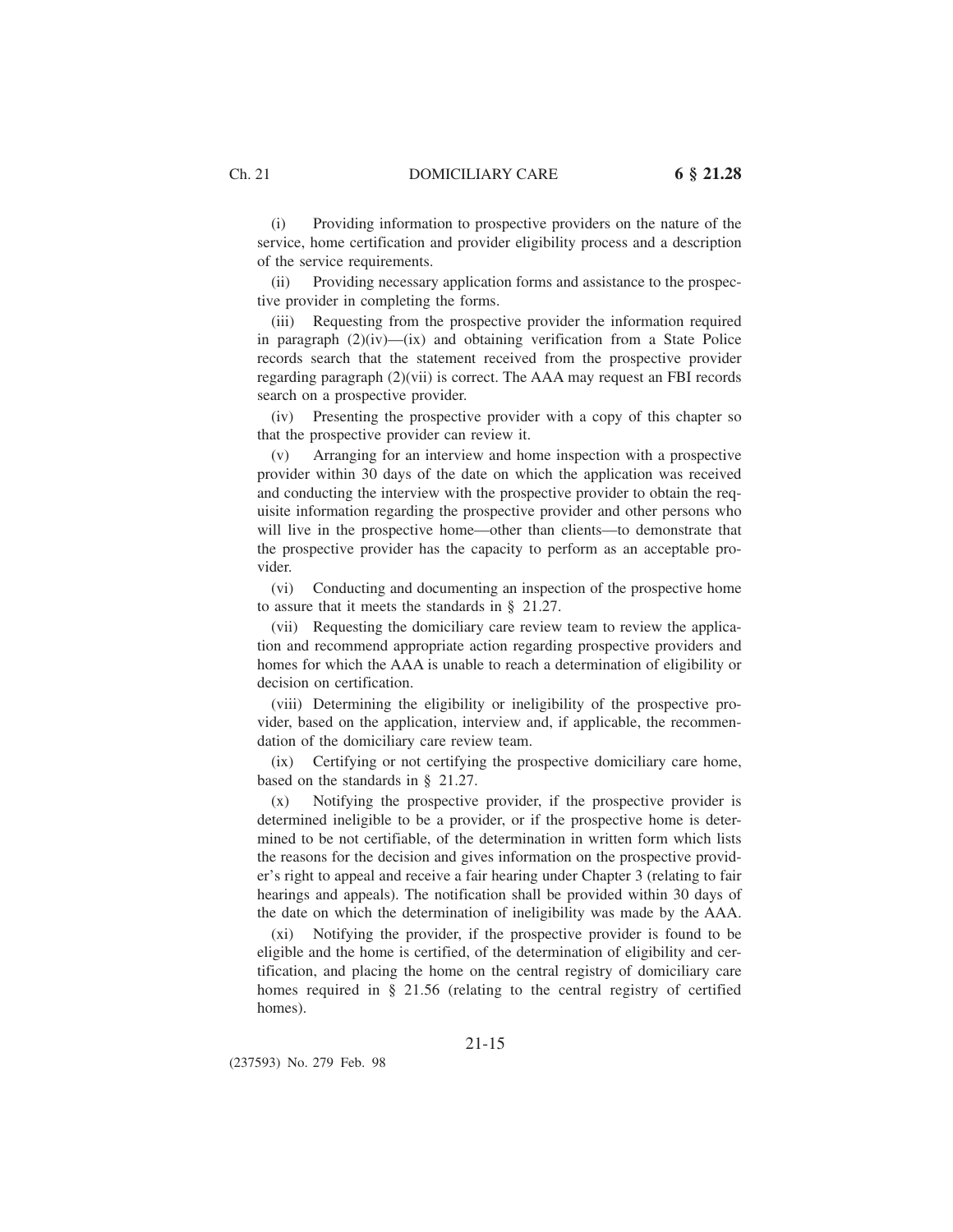(xii) Entering into a written agreement with the provider, on forms provided by the Department, which sets forth the responsibilities of the AAA and the provider.

(xiii) Issuing a certificate of compliance to a certified domiciliary care home.

#### **Cross References**

This section cited in 6 Pa. Code § 21.29 (relating to redetermination of provider eligibility and recertification of domiciliary care homes); 6 Pa. Code § 21.52 (relating to AAA service responsibilities); 6 Pa. Code § 21.55 (relating to AAA placement activities); 6 Pa. Code § 21.56 (relating to central registry of certified homes); 6 Pa. Code § 21.60 (relating to recordkeeping); and 6 Pa. Code § 21.82 (relating to other provider responsibilities).

### **§ 21.29. Redetermination of provider eligibility and recertification of domiciliary care homes.**

The following process shall be used to redetermine the eligibility of providers and recertify domiciliary care homes:

(1) The provider is responsible for:

(i) Permitting access to the home for the AAA to conduct follow-up interviews and inspections. The AAA may inspect the home to ensure that it complies with this chapter. This inspection shall occur during normal business hours.

(ii) Permitting access to the home for the AAA for emergency visits. These visits may occur anytime and may be based upon a report of a client in need of protective services, investigation of a death or injury to a client or occurrence of an unusual incident.

(iii) Notifying the AAA of a change in the provider's situation or home standards which may affect the eligibility of the provider or certification of the home. The eligibility requirements in §§ 21.26 and 21.28 (relating to domiciliary care home provider eligibility; and provider application and home certification process) are of a continuing nature and it is the obligation of the provider to meet these standards on a continuing basis. Failure to comply with this subparagraph renders the provider ineligible.

(2) The AAA is responsible for:

(i) Annual redetermination of provider eligibility using the criteria in § 21.26 during a face-to-face interview with the provider.

(ii) Annual recertification of the home using the standards in either § 21.27 or § 21.30 (relating to domiciliary care home certification and recertification standards; and special program and recertification standards for domiciliary care homes with four or more clients), depending upon how many clients reside in the home, during a site inspection conducted by the AAA.

21-16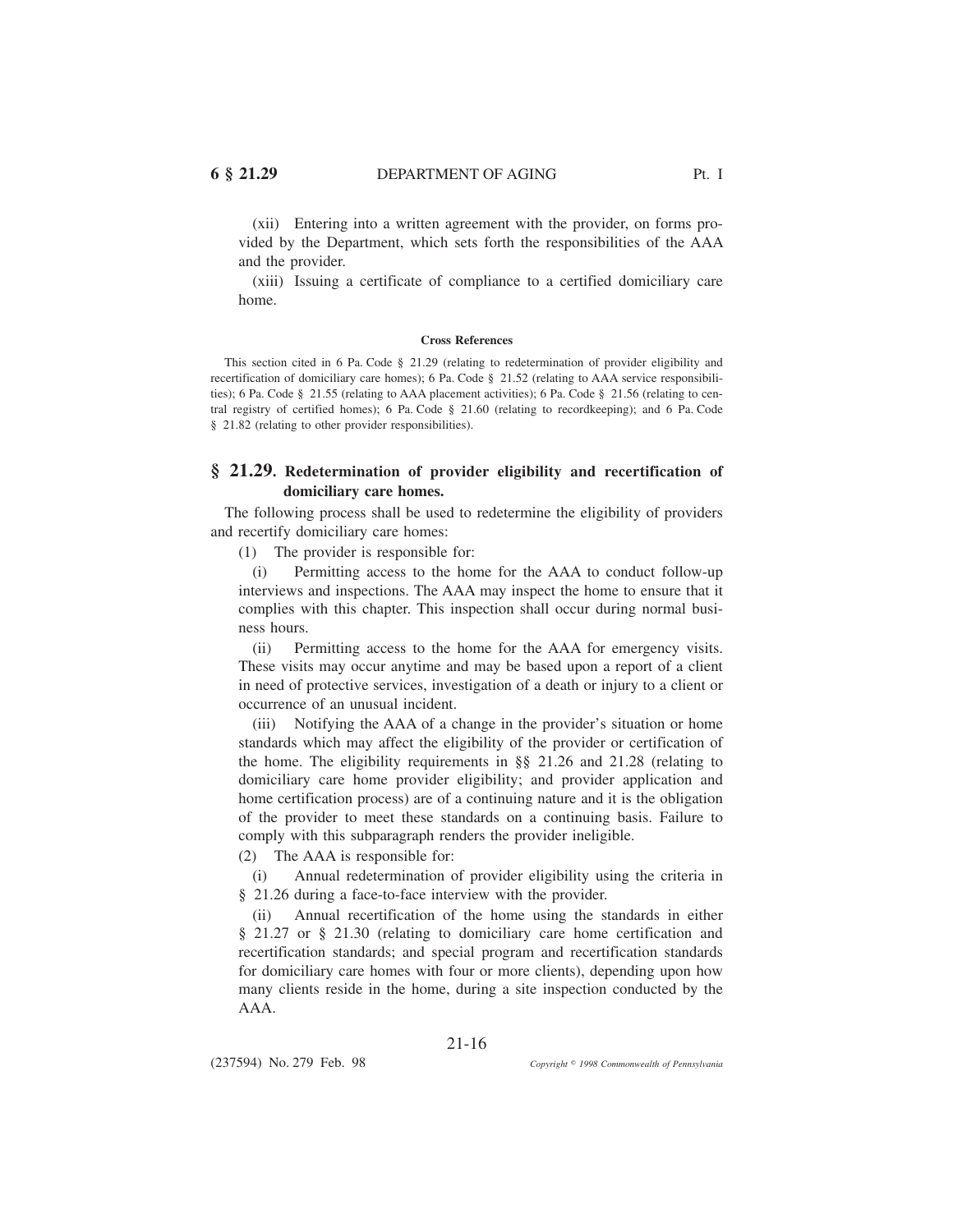# **Cross References**

This section cited in 6 Pa. Code § 21.52 (relating to AAA service responsibilities); and 6 Pa. Code § 21.82 (relating to other provider responsibilities).

### **§ 21.30. Special program and recertification standards for domiciliary care homes with four or more clients.**

(a) For domiciliary care homes with four or more clients, the following special building recertification standards apply. Domiciliary care homes with four or more clients shall meet the home recertification standards in this section in lieu of the standards in § 21.27 (relating to domiciliary care home certification and recertification standards).

(1) Domiciliary care homes with four to eight clients shall meet the standards for small group homes in 34 Pa. Code Chapter 56 (relating to division C-3 small group habitation) and shall provide verification of inspection and approval by the Department of Labor and Industry under 34 Pa. Code Chapter 49 (relating to administration—buildings) before recertification is granted by the AAA.

(2) Domiciliary care homes with nine or more clients shall meet the standards for large facilities in 34 Pa. Code Chapter 55 (relating to division C-2 hotels, motels, apartment buildings, etc.) and shall provide verification of inspection and approval by the Department of Labor and Industry under 34 Pa. Code Chapter 49 before recertification is granted by the AAA.

(3) Homes located in Philadelphia, Pittsburgh or Scranton shall provide verification of inspection and approval in accordance with the Occupancy and Fire Safety Codes of the appropriate city.

(4) Prior to recertification by the AAA, the home shall provide verification that remodeling, reconstruction or substantial alteration to the domiciliary care home has been done in accordance with plans approved by the Department of Labor and Industry under 34 Pa. Code Chapter 49.

(5) There shall be at least one operational bathroom, having a toilet, sink and tub or shower, for every eight clients.

(6) When the home consists of a cluster of living units rather than a single living unit, the clustered living units shall be in physical proximity, and each unit shall conform to the applicable sections of this chapter.

(7) No domiciliary care home may have more than 13 clients residing within it.

(b) In addition to other program requirements provided in this chapter, the following special program requirements apply to domiciliary care homes with four or more clients:

(1) *Mobility.* Clients residing in domiciliary care homes having four or more clients shall be independently mobile or semimobile. The semimobile clients shall be able to get out of bed without assistance from another person.

(2) *Staffing.*

### 21-17

(237595) No. 279 Feb. 98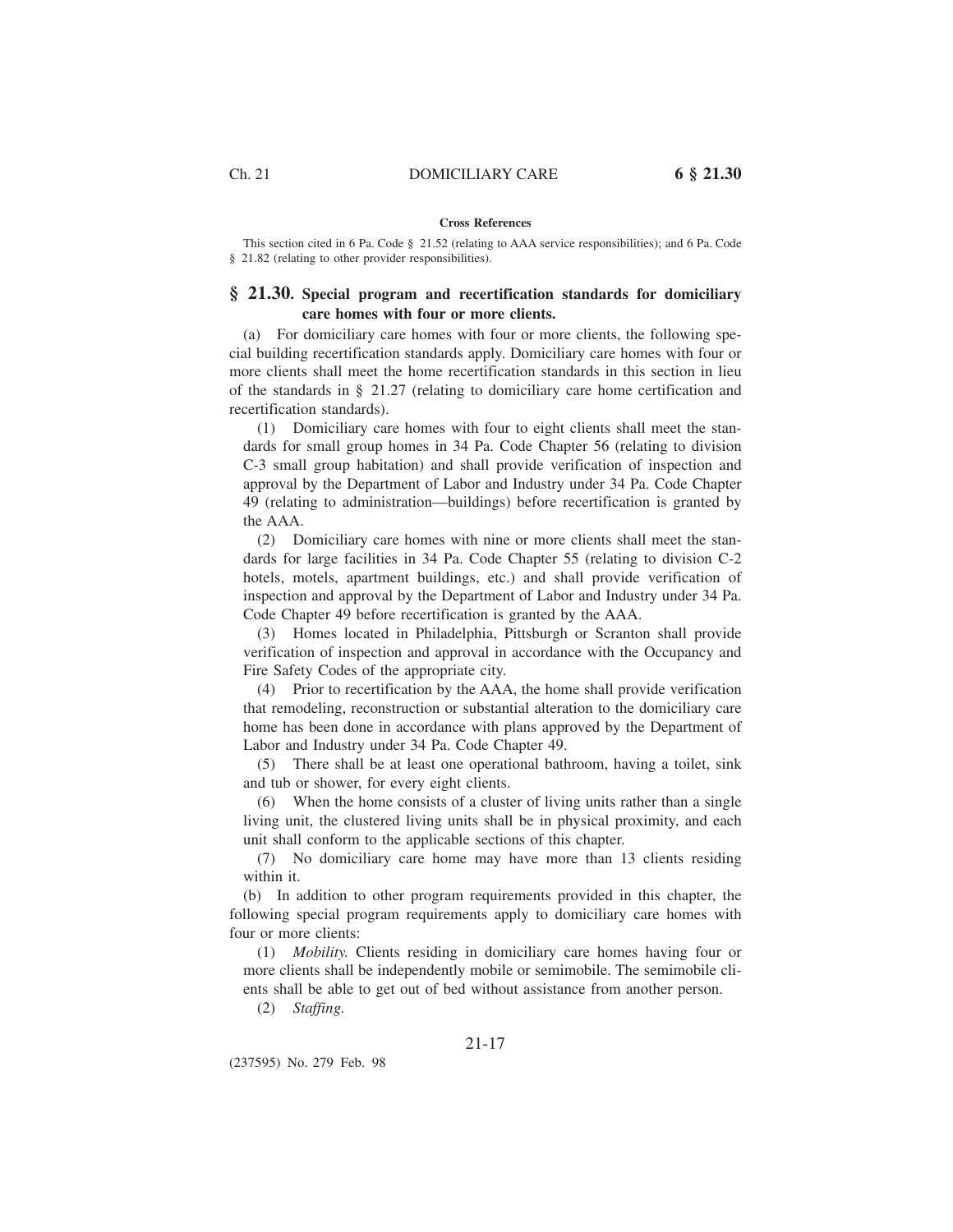(i) During the waking hours established by the home, at least one provider or staff person shall be present and available on the premises when one or more clients are present in the home. If one or more of the clients are not independently mobile, at least one provider or staff person shall be present and available in each building or cluster unit where clients are present.

(ii) During hours when clients are sleeping, one provider or staff person shall be present and available in each building or cluster unit housing clients who are not independently mobile. For buildings or cluster units with only independently mobile clients, one provider or staff person who is awake and circulates to each building or unit hourly or who is on the premises and available to clients through an intercom system may be substituted for a provider or staff person in each building or cluster unit.

The AAA may require an increase in the number of staff persons as it deems necessary.

#### **Cross References**

This section cited in 6 Pa. Code § 21.27 (relating to domiciliary care home certification and recertification standards); 6 Pa. Code § 21.29 (relating to redetermination of provider eligibility and recertification of domiciliary care homes); and 6 Pa. Code § 21.52 (relating to AAA service responsibilities).

#### **§ 21.31. Provisional certifications.**

The AAA may grant provisional certification of a domiciliary care home if the home is in substantial compliance with this chapter so that the health and safety of clients are not endangered. Provisional certification may not exceed 90 days and can only be granted subject to an agreement with the provider that the domiciliary care home shall meet the standards prescribed in § 21.27 (relating to domiciliary care home certification and recertification standards) by the end of the 90-day period. The AAA may place a provisionally certified home on the central registry of certified homes so that placements may begin in that home.

#### **Cross References**

This section cited in 6 Pa. Code § 21.52 (relating to AAA service responsibilities).

### **§ 21.32. Joint certifications.**

(a) For homes which are jointly certified on or after January 6, 1990 or had been jointly certified prior to January 6, 1990 and had a certified capacity of three or fewer total clients, the following applies: The AAA may not conduct placement activities which result in more than three clients or residents unrelated to the provider, including clients of other certifying or licensing agencies, residing in one home at one time.

21-18

(237596) No. 279 Feb. 98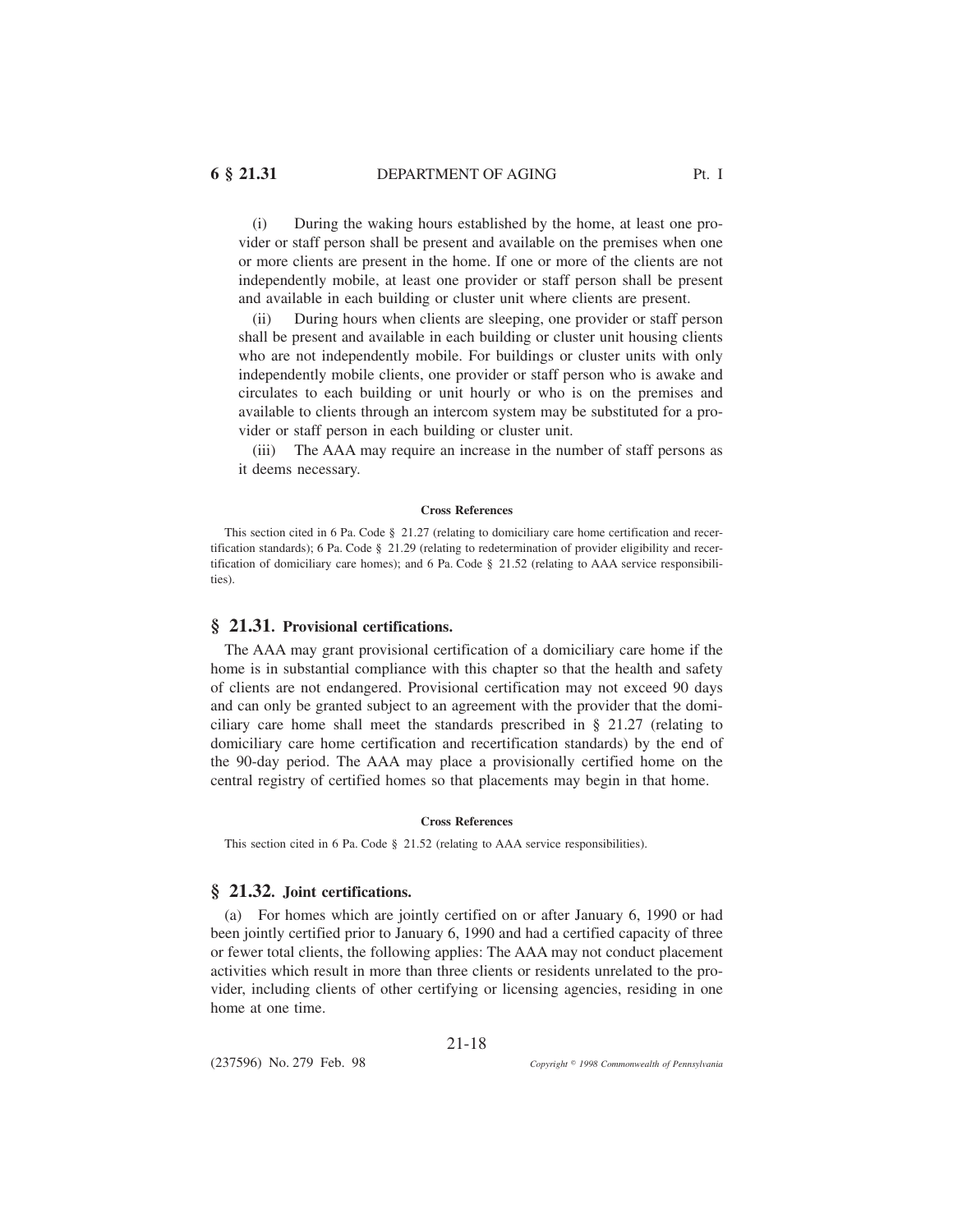(b) A jointly-certified home which has a certified capacity of four or more total clients prior to January 6, 1990 may continue to operate with more than three clients, if applicable State and local laws are observed in conjunction with this chapter.

#### **Cross References**

This section cited in 6 Pa. Code § 21.52 (relating to AAA service responsibilities).

### **§ 21.33. Decertification of domiciliary care homes and removal of provider eligibility.**

The AAA shall notify the provider in writing of the provider's right to appeal and receive a fair hearing under Chapter 3 (relating to fair hearings and appeals), if the home has been decertified or if the provider has been determined to be ineligible. Grounds for decertification of a domiciliary care home or removal of provider eligibility are specified in  $\S$  21.55(q) (relating to AAA placement activities).

#### **Cross References**

This section cited in 6 Pa. Code § 21.52 (relating to AAA service responsibilities).

### **DEPARTMENT OF AGING RESPONSIBILITIES**

#### **§ 21.41. Departmental responsibilities.**

The Department is responsible for the following activities under this chapter:

(1) To develop regulations and to supervise and administer domiciliary care service on the State level under section 2203-A(16) and (19) of The Administrative Code of 1929 (71 P. S. § 581-3(16) and (19)).

(2) To provide technical assistance to AAAs and other community organizations and persons regarding domiciliary care service.

(3) To issue program directives, forms and assessment instruments under this chapter.

(4) To monitor and evaluate AAAs with regard to the provision of domiciliary care service.

(5) To conduct hearings and appeals regarding domiciliary care service under Chapter 3 (relating to fair hearings and appeals).

(6) To determine the monthly dollar amount which clients shall pay to providers for domiciliary care provider services. The determination shall be issued at least annually by the Department through the Department's program directive process, based on the annual cost of living increase to clients who receive SSI. Increases will normally be apportioned so that 82% of the client's total monthly domiciliary care payment—that is, the Federal SSI payment plus the State supplement plus the domiciliary care supplement—is given as a monthly fee to the provider, and 18% retained by the client, although the Department

### 21-19

(237597) No. 279 Feb. 98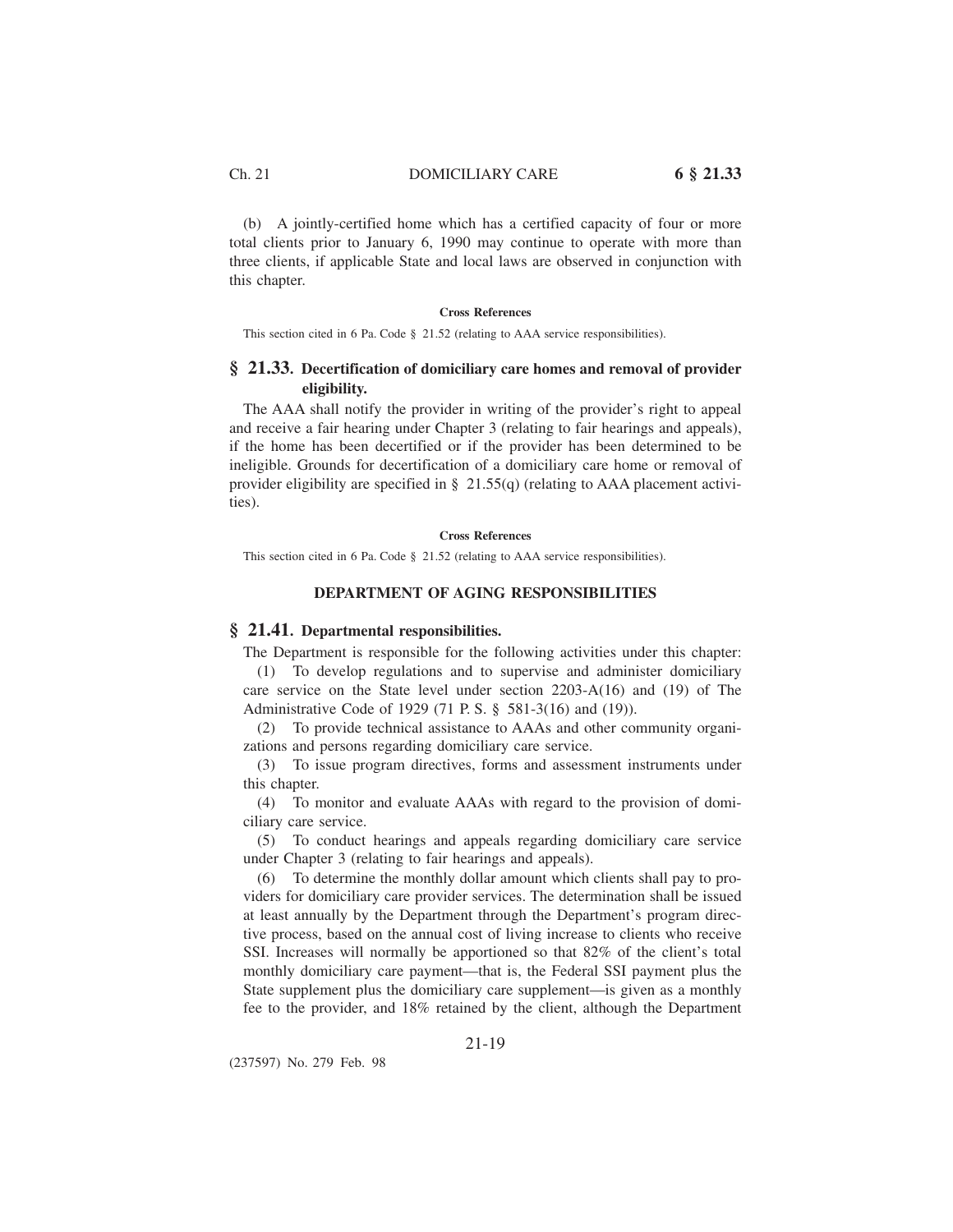may revise this distribution if warranted by economic circumstances. Privatepay clients in the domiciliary care program shall pay the same monthly dollar amount to the provider as do the clients who are SSI recipients.

(7) To act as the standard-setting authority for domiciliary care service under 45 CFR Part 1397 (relating to standard setting requirements for medical and nonmedical facilities where SSI recipients reside) and to work with the Department of Public Welfare for enforcement of the standards set for domiciliary care homes in accordance with established procedures.

#### **Cross References**

This section cited in 6 Pa.B. § 21.54 (relating to AAA care plan responsibilities); and 6 Pa. Code § 21.92 (relating to client responsibilities).

### **AAA RESPONSIBILITIES**

#### **§ 21.51. General provisions.**

The AAA is responsible for the overall local administration and operation of domiciliary care service in the PSA.

### **§ 21.52. AAA service responsibilities.**

Specific service activities to be performed by AAAs providing domiciliary care service include, but are not limited to, the following:

(1) Determining client eligibility under § 21.21 (relating to eligibility for domiciliary care service).

(2) Placing clients, with their informed consent or the consent of their legal guardian, in domiciliary care homes suited to their individual needs.

(3) Performing the eligibility and home certification activities as prescribed in §§ 21.23—21.33.

(4) Maintaining ongoing contact—as set forth in § 21.54 (relating to AAA care plan responsibilities)—with clients placed in domiciliary care homes to assure adequacy of care and appropriateness of placement.

(5) Identifying prospective domiciliary care home providers who are qualified under § 21.26 (relating to domiciliary care home provider eligibility) and arranging for their training. The training shall be based on course materials as required by the Department and shall ensure that providers achieve competencies through educational programs which include the following:

(i) Major health problems of older persons.

- (ii) Accident prevention.
- (iii) Nutrition.
- (iv) The psychology of aging.
- (v) Interpersonal communication.
- (vi) General principles of cleanliness and hygiene.
- (vii) Recognition and response to crises and emergency situations.

21-20

(237598) No. 279 Feb. 98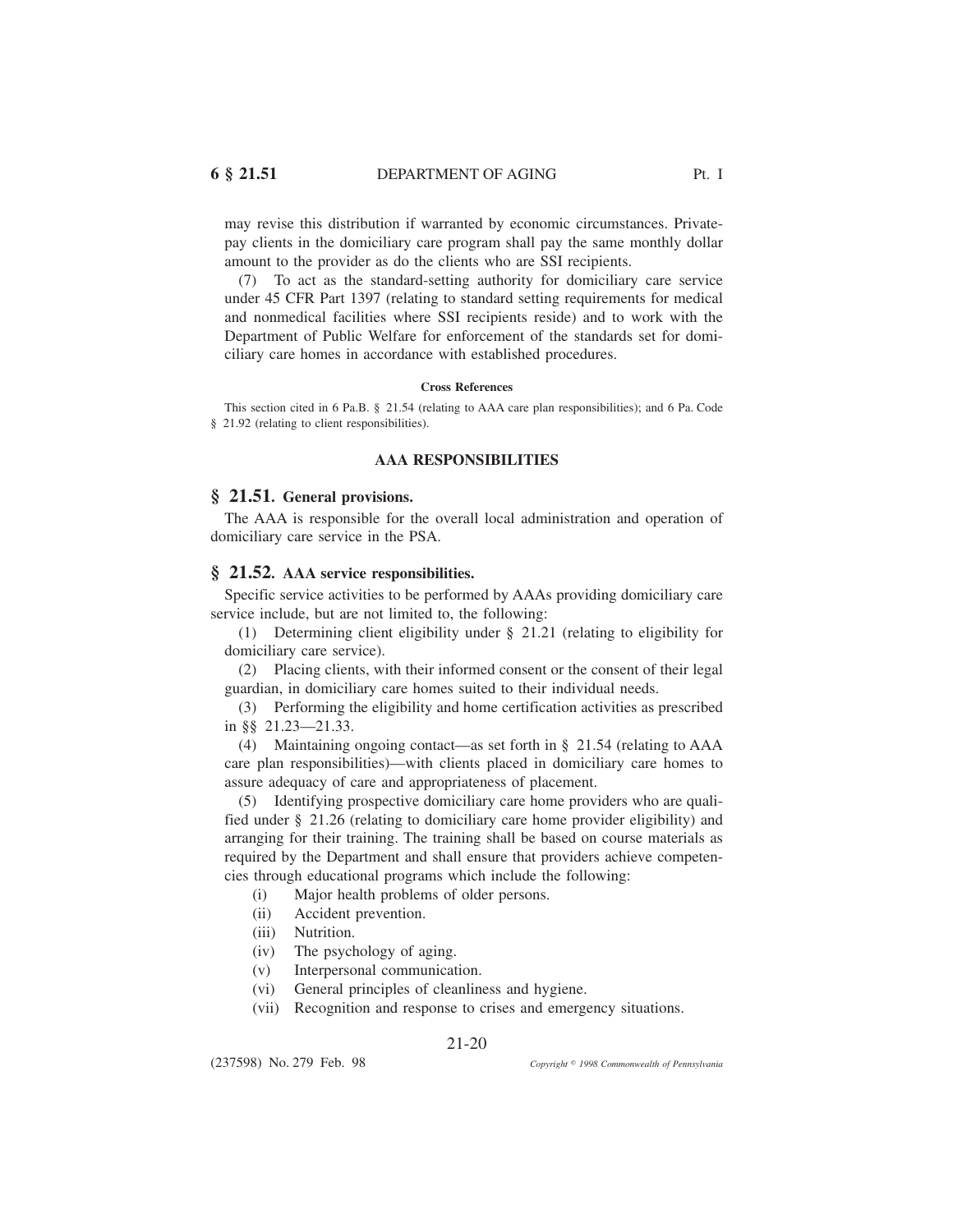(6) Maintaining a registry of certified domiciliary care homes under § 21.56 (relating to a central registry of certified homes).

(7) Assuring provision of services by domiciliary care providers in accordance with §§ 21.71—21.82.

#### **Cross References**

This section cited in 6 Pa. Code § 21.82 (relating to other provider responsibilities).

### **§ 21.53. AAA client and applicant related activities.**

Specific client and applicant related activities to be performed by AAAs providing domiciliary care service include, but are not limited to, the following:

(1) The AAA shall actively engage in information and referral efforts to identify adults in need of domiciliary care service and shall maintain contact with community resources which will facilitate the identification of adults in need—for example, clergy, physicians and civic organizations.

(2) The AAA shall make available information on domiciliary care service to community agencies and shall encourage and assist these agencies in the identification of adults in need of domiciliary care.

### **§ 21.54. AAA care plan responsibilities.**

(a) The AAA shall be responsible for the development and implementation of a plan of care for each domiciliary care client.

(b) The care plan shall be developed in consultation with the client and shall be signed by the client or the designate, if appropriate, and the provider indicating their agreement with the plan.

(c) The care plan shall indicate problems or needs identified, desired outcomes (long and short term goals), services or providers (informal or formal), pattern of service delivery and follow-up monitoring and reassessment updates.

(d) Arrangements for service to supplement service given by the provider shall be prescribed in the care plan and may be made by the AAA directly or by referral to another agency. The purpose of the supplemental service shall be to address special client needs which provide the support necessary for the client to be maintained in the domiciliary care home.

(e) The AAA shall orient the provider to the client's care plan, secure the provider's approval and furnish the provider with a copy of the plan.

(f) When the care plan is carried out by an agency other than the AAA, that agency shall, with the concurrence of the AAA, modify the care plan as required. This modification may include specification of the client's role in providing for or assisting with laundry or meal service as specified in § 21.74 (relating to basic furnishings).

(g) When the care plan is carried out by an agency other than the AAA, the AAA shall monitor as necessary to insure that the care plan is being implemented.

(237599) No. 279 Feb. 98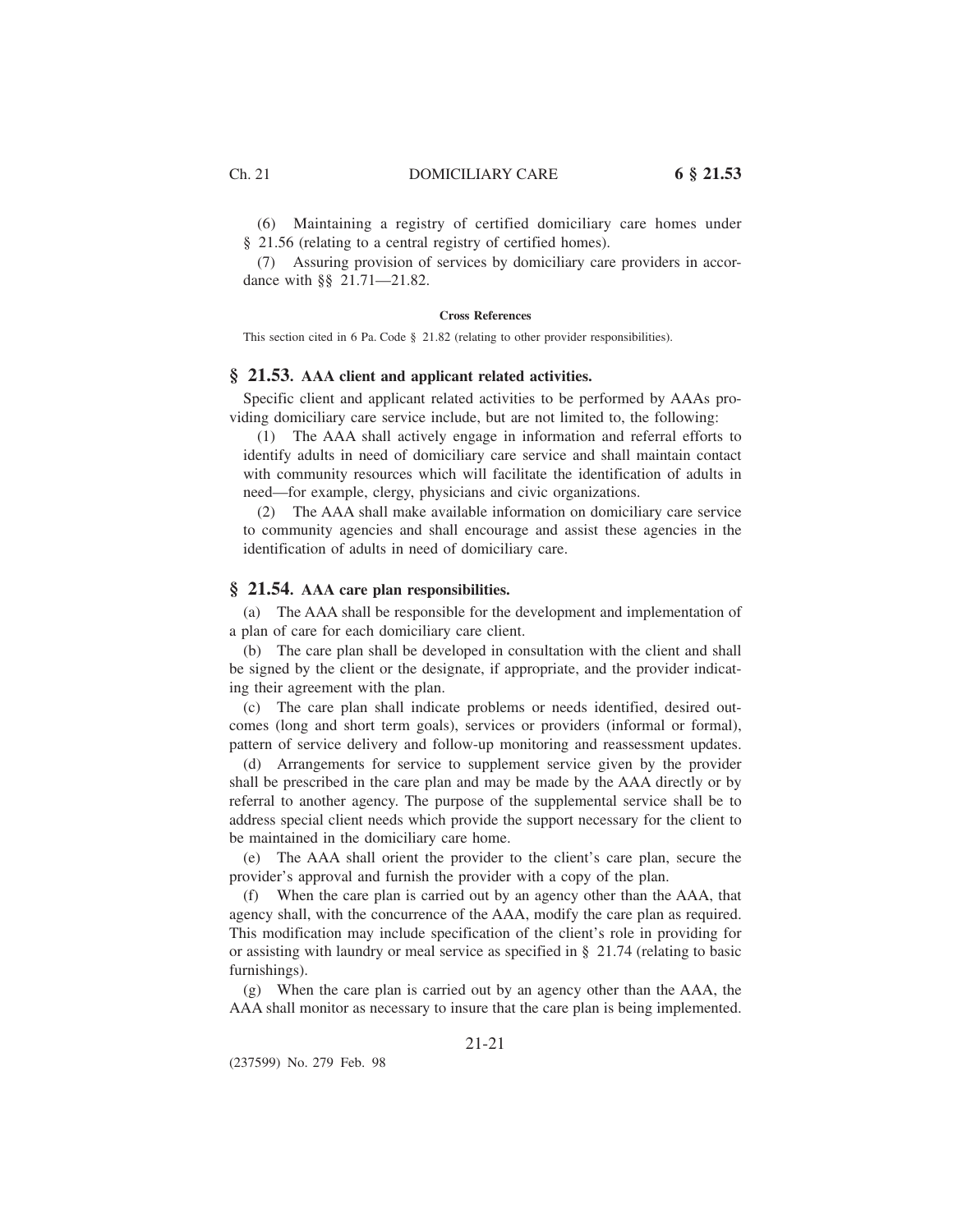(h) When an agency other than an AAA has the primary care plan responsibility for a client, and the home in which that client resides or is to be placed is operating under a joint certification between the AAA and the agency with primary care plan responsibility, the provider residency requirements in  $\S$  21.26(2) and 21.27(b)(relating to domiciliary care home provider eligibility; and domiciliary care home certification and recertification standards) and determinations regarding the apportionment of payments by clients to providers made in accordance with  $\S$  21.41(6) (relating to Departmental responsibilities) are not applicable.

#### **Cross References**

This section cited in 6 Pa. Code § 21.52 (relating to AAA service responsibilities); 6 Pa. Code § 21.60 (relating to recordkeeping); 6 Pa. Code § 21.74 (relating to basic furnishings); and 6 Pa. Code § 21.76 (relating to personal care responsibilities).

### **§ 21.55. AAA placement activities.**

#### (a) *Limitation.*

(1) In a home which is certified on or after January 6, 1990 or which had a certified capacity of three or fewer clients under a certification or recertification made prior to January 6, 1990, the AAA shall conduct its placement activities so that no more than three clients reside in the home at one time.

(2) A domiciliary care home which had a certified capacity of four or more clients prior to January 6, 1990 may continue to operate with more than three clients, if applicable State and local laws are observed in conjunction with the applicable sections of this chapter.

(b) *Selection of home*. The AAA shall, in consultation with the specialized service agency having primary care management responsibilities, if one has been assigned, select a home for the client from the central registry of certified domiciliary care homes located in the PSA.

(c) *Approval required*. The domiciliary care home selected shall have the approval of the client prior to placement. Recipients of SSI shall be given the opportunity to accept placement in a domiciliary care home, subject to provider approval, prior to the offering of placement to private pay clients.

(d) *Provider approval*. The client selected for the domiciliary care home shall have the approval of the provider prior to placement.

(e) *Department certification*. The domiciliary care home shall have been certified by the Department under § 21.28 (relating to provider application and home certification process).

(f) *Follow-up by other agency*. In selecting a domiciliary care home for a client, the AAA shall insure, if the follow-up is to be assigned to another agency, that every effort is made to minimize the number of agencies and staff which will be relating to a single domiciliary care home.

21-22

(237600) No. 279 Feb. 98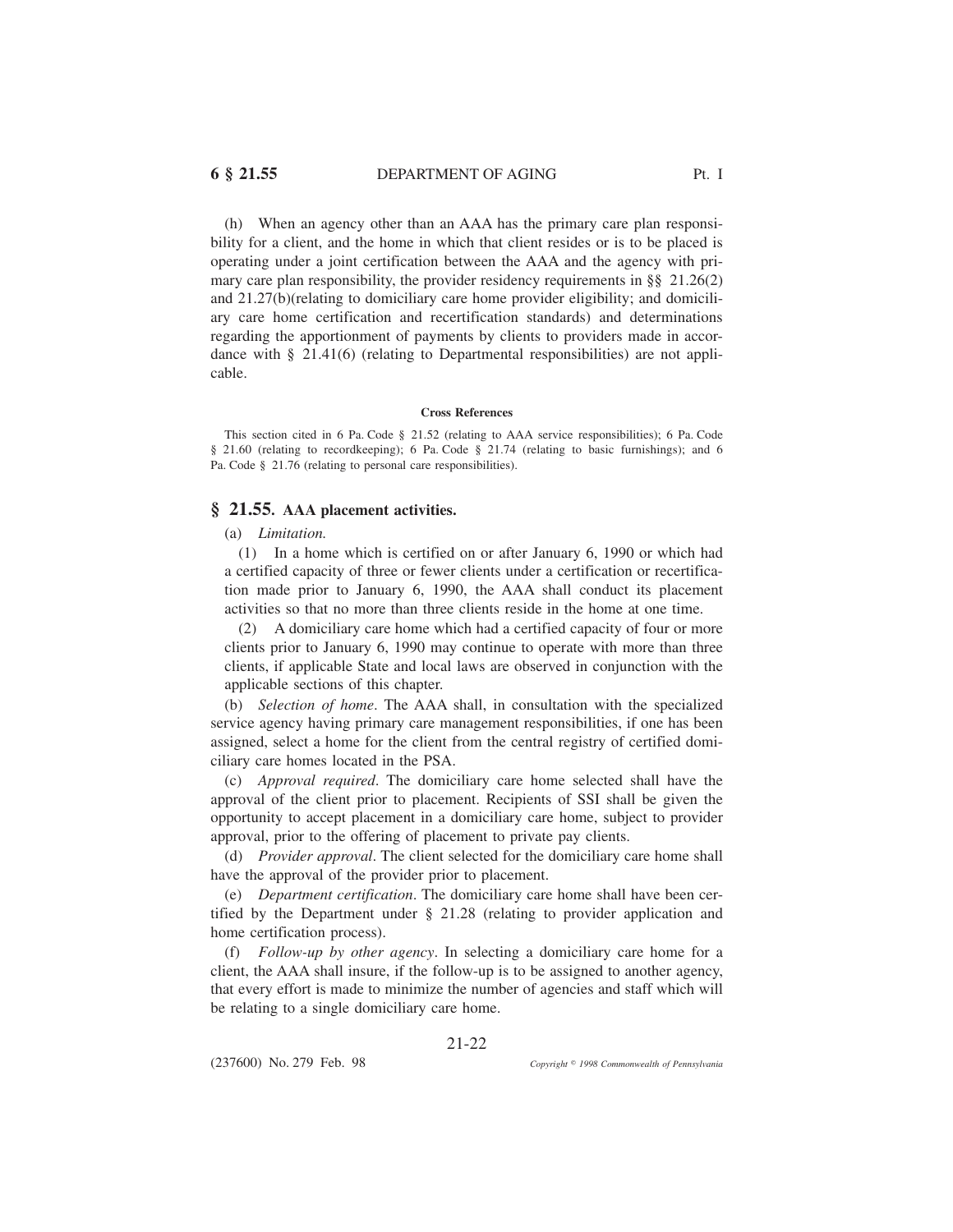### Ch. 21 DOMICILIARY CARE **6 § 21.55**

(g) *Visit prior to placement*. A visit shall be made to the domiciliary care home by the client and the designated agency staff person responsible for the placement prior to placement for the purpose of acquainting the client with the home, the provider and the surrounding community. During this visit, the rights and responsibilities of both the client and the provider shall be reviewed by the designated staff person in the presence of the client and provider. Other elements necessary for a successful placement shall also be reviewed prior to placement, including the following:

- (1) Client and provider preferences.
- (2) Acceptable behaviors.
- (3) Smoking and consumption of alcohol.
- (4) Pets.

(h) *Decision by client*. The decision of the client to accept or reject the placement shall be made following the visit and out of the presence of the provider. The AAA is required to show only a reasonable number of homes to a client before placement activity with that client is suspended.

(i) *Notification of impending move*. If appropriate, the AAA shall encourage and assist the client in notifying all concerned; for example, the client's family or designate and the post office, of the impending move to a domiciliary care home.

Information to provider. The AAA shall provide the domiciliary care home provider with the following written information about a client:

- (1) Name.
- (2) Sex.

(3) Date of birth.

- (4) Social security number.
- (5) Religious affiliation, if the client chooses to disclose.
- (6) Date of entry into the home.
- (7) The name of the referring agency.
- (8) The names, addresses and telephone numbers of the client's family.

(9) The name and telephone number of the person to be called in case of emergency.

(10) A copy of the provider/client agreement.

(11) An inventory of personal property which the client brings to the facility, on an inventory form developed by the AAA.

(12) Dietary restrictions.

(13) A full disclosure of medical problems or history of medical problems.

(14) Medication regimen.

(15) The name and telephone number of the client's personal physician and dentist. In the absence of a personal physician or dentist, the client shall participate in the selection of a physician or dentist.

(16) The guardian's name, address and telephone number, if applicable.

### 21-23

(237601) No. 279 Feb. 98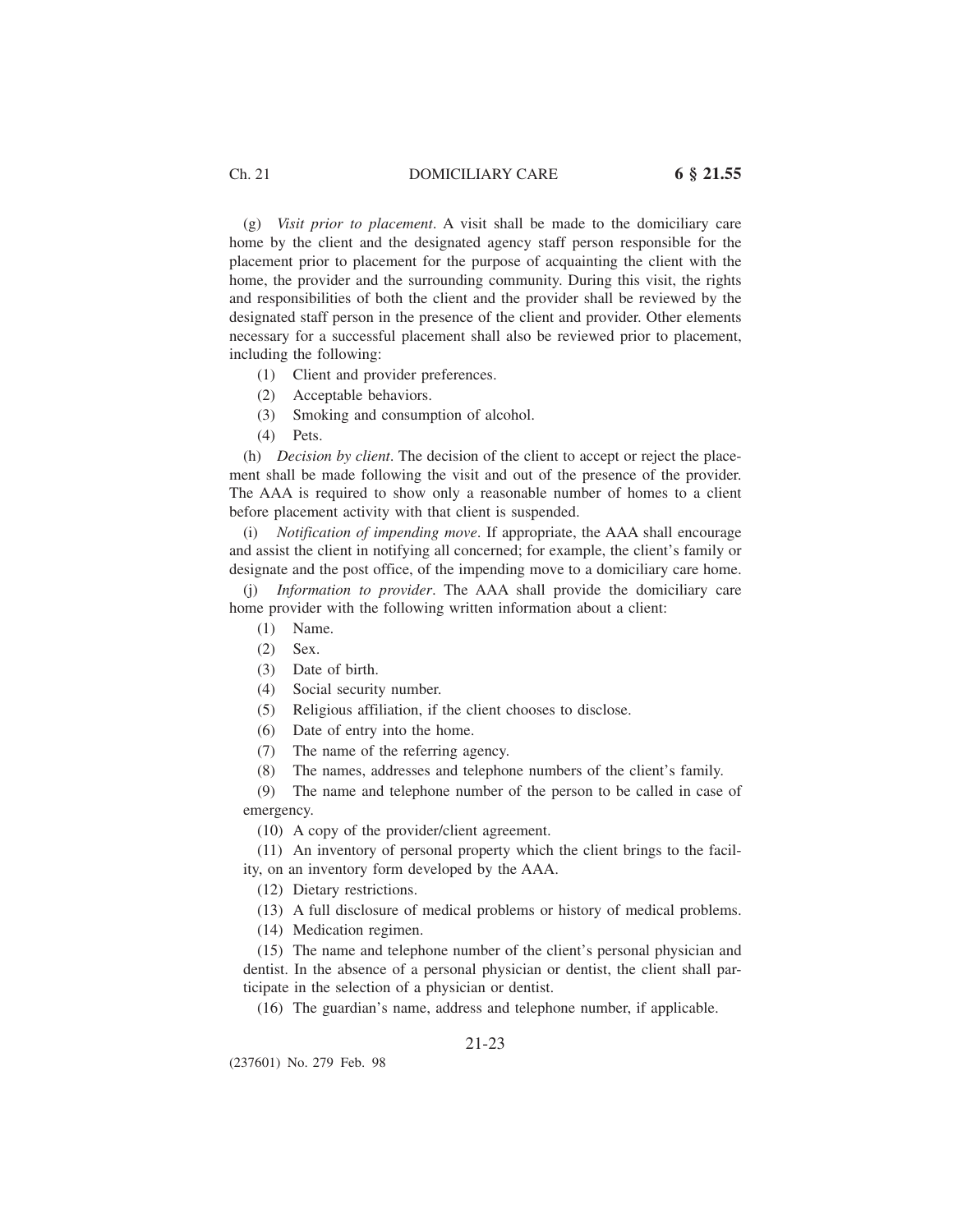(k) *Follow-up agency and information*. The AAA shall inform the provider, in writing, of the agency and person responsible for follow-up and the telephone number of the person or agency responsible for follow-up.

(l) *Placement*. A mutually agreeable time and date for the placement shall be determined by the provider, the client and the agency responsible for placement. The agreement between the client and the provider shall be developed and completed at the time of placement on a form provided by the Department.

(m) *Domiciliary care house rule approval*. The AAA shall, before placement, approve the house rules of the domiciliary care home and assure that the client has a written copy of the rules and that the rules are explained to the client. The house rules shall be incorporated into the agreement between the client and provider specified in § 21.75 (relating to the client and provider agreement). The house rules shall, at a minimum, contain an agreement outlining when the client is expected to be present in the home and when the client is expected to be away from the home. The purpose of this agreement is to allow the client and provider the necessary freedom to participate in activities not related to the domiciliary care home. A dispute regarding the interpretation of house rules shall be decided by the AAA.

(n) *Follow-up assessment*. Follow-up, ongoing assessment and monitoring of the care plan and placement shall be conducted as follows:

(1) The AAA shall evaluate or designate another agency to evaluate the client's adjustment to the domiciliary care home within 15 days of the placement and shall insure that indicated modifications to the care plan are made. Follow-up of a client placed in a domiciliary care home shall be performed by a home visit at least once every 6 months thereafter, the results of which shall be recorded in writing.

(2) An evaluation shall include a visit to the home and shall be based on discussion with the client outside the provider's presence, and then with the client and provider together.

(3) The AAA shall reassess the continuing adequacy of the placement and care plan at least every 6 months using the reassessment form provided by the Department and shall insure that indicated modifications are made to the care plan. Additionally, when the care plan calls for the provider to manage a client's financial affairs under § 21.81(c) (relating to provider financial accountability), the AAA shall review the financial records of the provider at 6-month intervals.

(4) A complete and comprehensive reassessment of need, utilizing forms prescribed by the Department, shall be performed annually, at minimum, or more frequently, as may be indicated by a significant change in the client's health or a demonstrated change in the client's level of functioning.

21-24

(237602) No. 279 Feb. 98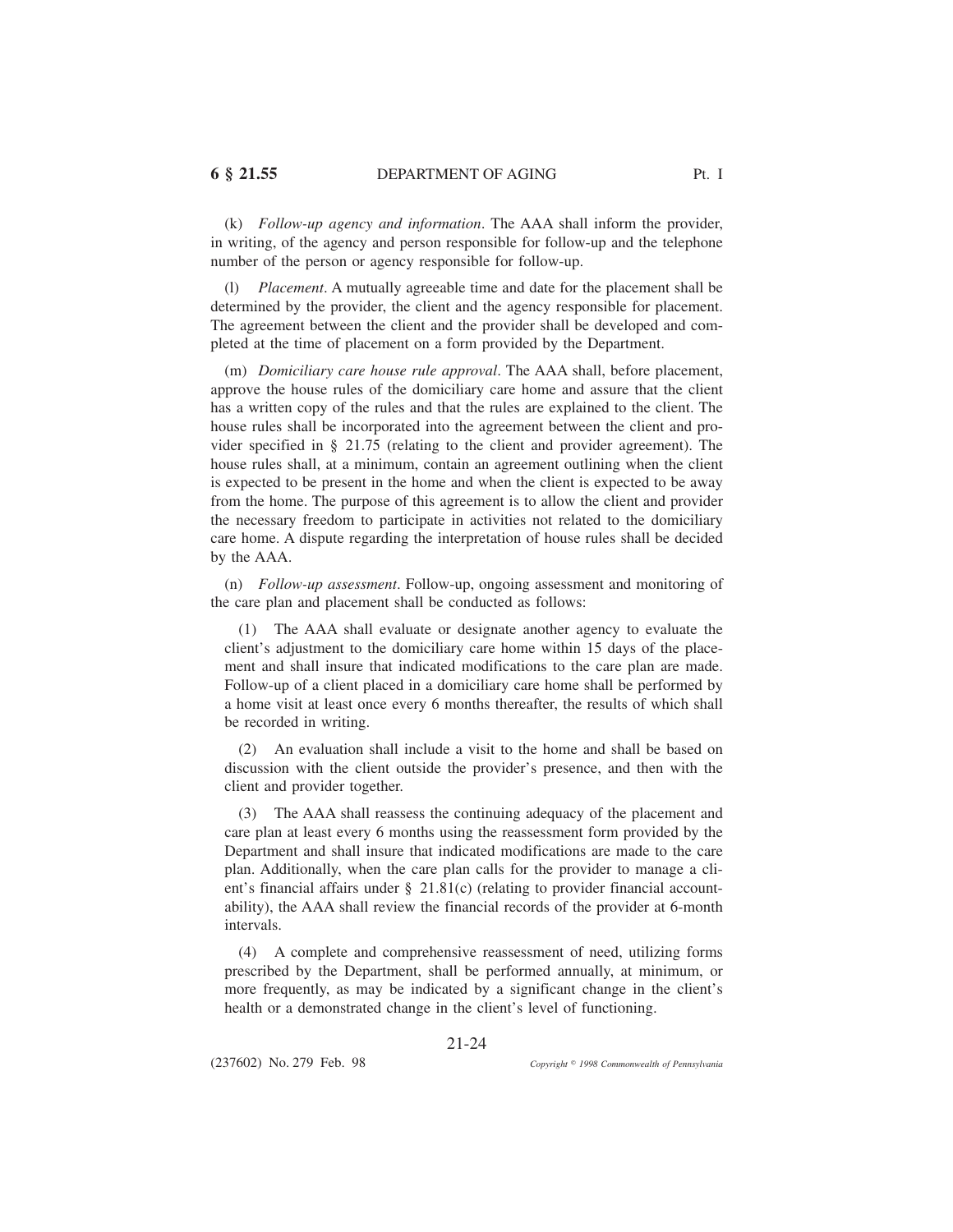(5) If the follow-up, ongoing assessment and monitoring of the placement is performed by an agency other than the AAA, the AAA shall obtain periodic reports and otherwise monitor these activities to insure that they are being performed.

(o) *Notification upon unusual incident*. The AAA shall notify promptly the client's family or designate, if these persons are available, in the event of an unusual incident involving the client.

(p) *Investigation of reports*. A report of an unusual incident in the domiciliary care home shall be thoroughly investigated by representatives of the AAA as follows:

(1) The investigation shall include a home visit which shall take place within 72 hours of the date the report was received by the AAA. One copy of the investigation report shall be kept by the AAA as part of the case record and one copy sent to the agency with primary care plan responsibilities, if this agency is not the AAA.

(2) Investigations performed by the AAA as part of a protective services intervention under the Older Adults Protective Services Act (35 P. S. §§ 10211—10224) and Chapter 15 (relating to protective services for older adults) satisfy the requirements in paragraph (1).

(q) *Grounds for removal and decertification*. One or more of the following reported and documented occurrences shall be grounds for removal and relocation of the client from a domiciliary care home and, if appropriate, decertification of the home or removal of provider eligibility by the AAA:

(1) Neglect, mistreatment or physical or mental abuse of a client.

(2) Violation of a client's rights as cited in § 21.91 (relating to client rights).

(3) Failure of the provider to comply with § 21.26 or §§ 21.71—21.83 (relating to provider rights and responsibilities), or the domiciliary care home's failure to meet the standards in  $\S$  21.27 or  $\S$  21.28 (relating to domiciliary care home certification and recertification standards; and provider application and home certification process).

(4) Relocation for the client's physical or mental health and welfare when it is determined, in consultation with the client, to be necessary.

(5) A client becomes nonmobile. In this case, the provider shall immediately inform the AAA and make arrangements for the client to be examined by a physician. If the physician finds that the medical and health needs of the client cannot be met in the domiciliary care home, the AAA and provider shall cooperate to transfer the client to the appropriate level of care. The AAA shall ensure the safety of the client pending transfer to the appropriate level of care by providing or making available other services and supports considered necessary or appropriate by the AAA.

(r) *Neglect, mistreatment or abuse of client*. Reports of neglect, mistreatment or abuse shall be made as follows:

21-25

(237603) No. 279 Feb. 98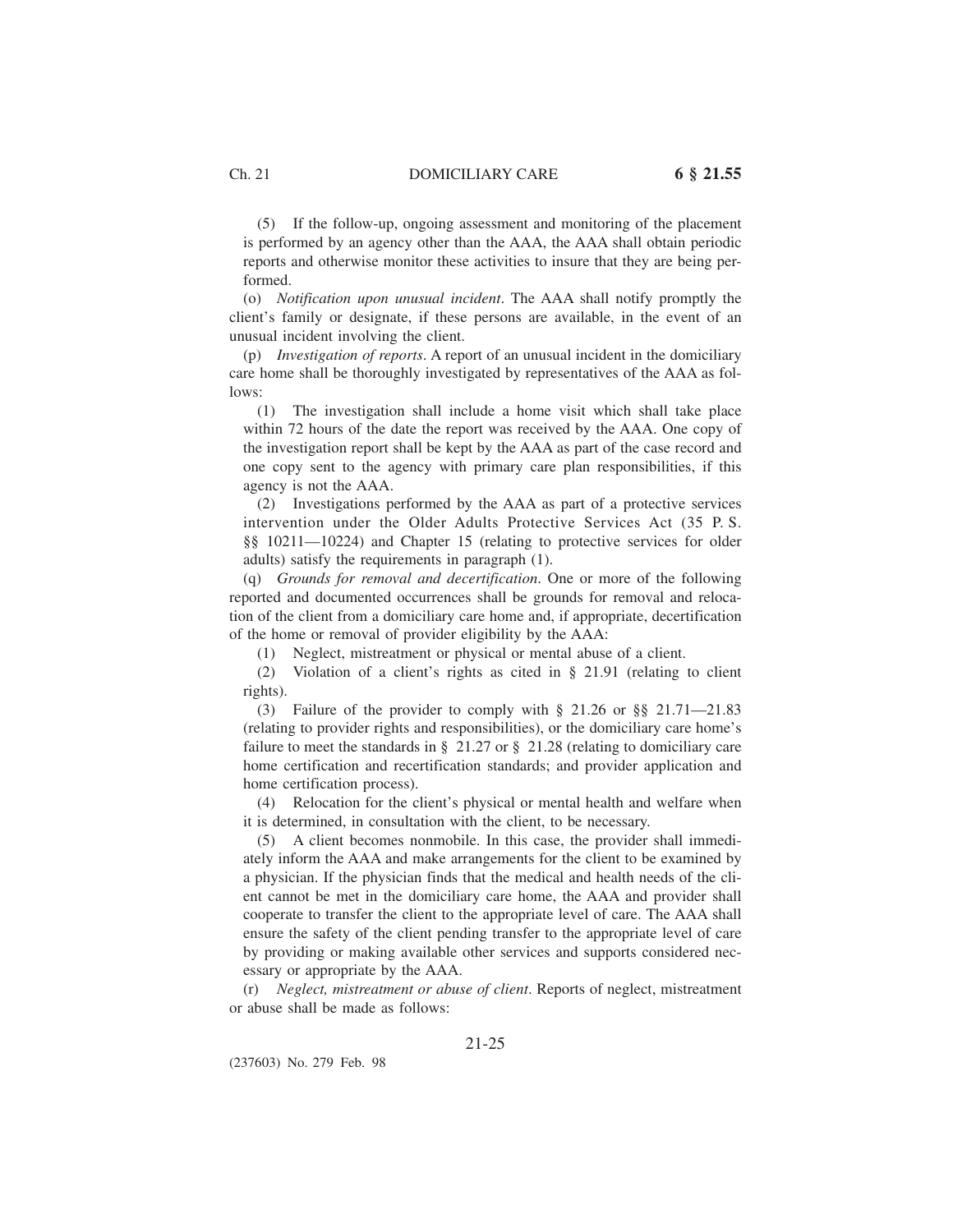(1) The AAA shall report to the Department, within 72 hours, a documented instance of client neglect, mistreatment or abuse, or a major fire or structural damage in a domiciliary care home and an associated client injury or death.

(2) Reports which are related to protective services cases and are made by the AAA under the Older Adults Protective Services Act and Chapter 15 satisfy the requirements in paragraph (1).

(s) *Relocation of client.* The AAA is responsible for the relocation of a client in the event of home closure. However, with regard to joint certifications, the agency which has primary care plan responsibility for a client is responsible for relocation of that client.

(t) *Relatives excluded*. The AAA may not place a client into the home of a provider who is a relative of that client.

#### **Cross References**

This section cited in 6 Pa. Code § 21.33 (relating to decertification of domiciliary care homes and removal of provider eligibility); 6 Pa. Code § 21.60 (relating to recordkeeping); 6 Pa. Code § 21.75 (relating to client and provider agreement); 6 Pa. Code § 21.77 (relating to provider and AAA related activities); and 6 Pa. Code § 21.91 (relating to client rights).

#### **§ 21.56. Central registry of certified homes.**

(a) The AAA shall develop and maintain a registry of certified domiciliary care homes within the PSA.

(b) The registry shall contain the following information for each home:

(1) The name, address and telephone number of each provider.

(2) The dates of inspection, certification or recertification and follow-up visits.

(3) The written record of the information obtained from the interview with the provider conducted under  $\S$  21.28(3)(vi) (relating to provider application and home certification process) and inspection of the home.

(4) The total resident capacity.

(5) The number of clients presently placed in home and dates of placement.

(6) The name of the agency and person responsible for follow-up.

(7) Other information determined necessary and useful, such as a record of unusual incident reports.

(c) Homes in which clients are placed shall be drawn from the registry.

(d) It is the responsibility of the AAA to continually update the occupancy data contained in the registry.

#### **Cross References**

This section cited in 6 Pa. Code § 21.28 (relating to provider application and home certification process); and 6 Pa. Code § 21.52 (relating to AAA service responsibilities).

#### 21-26

(237604) No. 279 Feb. 98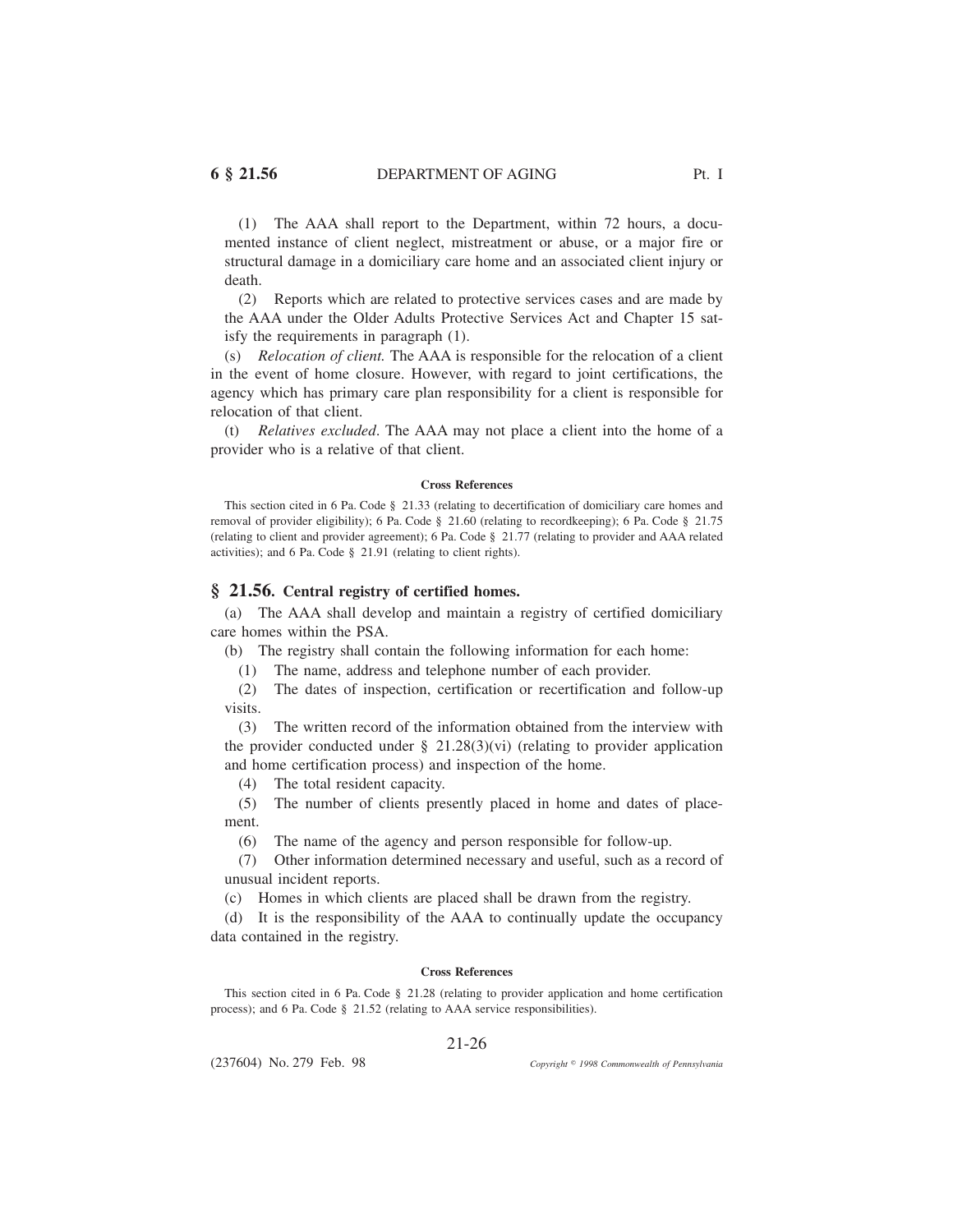#### **§ 21.57. Domiciliary care review team.**

(a) A domiciliary care review team shall be established by the AAA which shall consist of at least one person from the AAA, one person from the CAO and one person from the county mental health/mental retardation program. A representative from another agency, such as Office for the Visually Handicapped, may be included at the determination of the AAA.

(b) The AAA may utilize its existing advisory council as the domiciliary care review team if the membership of the advisory council meets the standards in subsection (a).

(c) The domiciliary care review team shall meet as often as the AAA deems necessary. Minutes of domiciliary care review team meetings shall be maintained on file by the AAA.

(d) The domiciliary care review team shall be used to handle complaints or appeals from providers, prospective providers, applicants and clients.

### **§ 21.58. Staffing responsibilities for AAAs providing domiciliary care.**

(a) The AAA shall have paid staff sufficient in number and qualifications to carry out the responsibilities required by this chapter. These responsibilities shall include, but not be limited to, the following:

- (1) Prompt assessment of applicants.
- (2) Prompt inspection of homes and ongoing assessment of providers.
- (3) Necessary contact with referral agencies and community resources.

(4) Monitoring of agencies assigned responsibility for service plan development including the placement of adults in domiciliary care homes, implementation and follow-up.

#### **§ 21.59. Training requirements.**

The AAA shall assure that its staff receives periodic training in job-related areas.

### **§ 21.60. Recordkeeping.**

(a) *Confidentiality.*

(1) Client record information is confidential and may not be disclosed or made use of, directly or indirectly, except in the legitimate performance of domiciliary care services, and in monitoring and evaluation of the service by State and local officials.

(2) If names and other identifying information are disguised, material from client records may be used for other legitimate functions such as:

(i) Teaching and research purposes.

(ii) Development of understanding and knowledge of agency services by the placement agency.

(iii) Other similar educational purposes.

21-27

(237605) No. 279 Feb. 98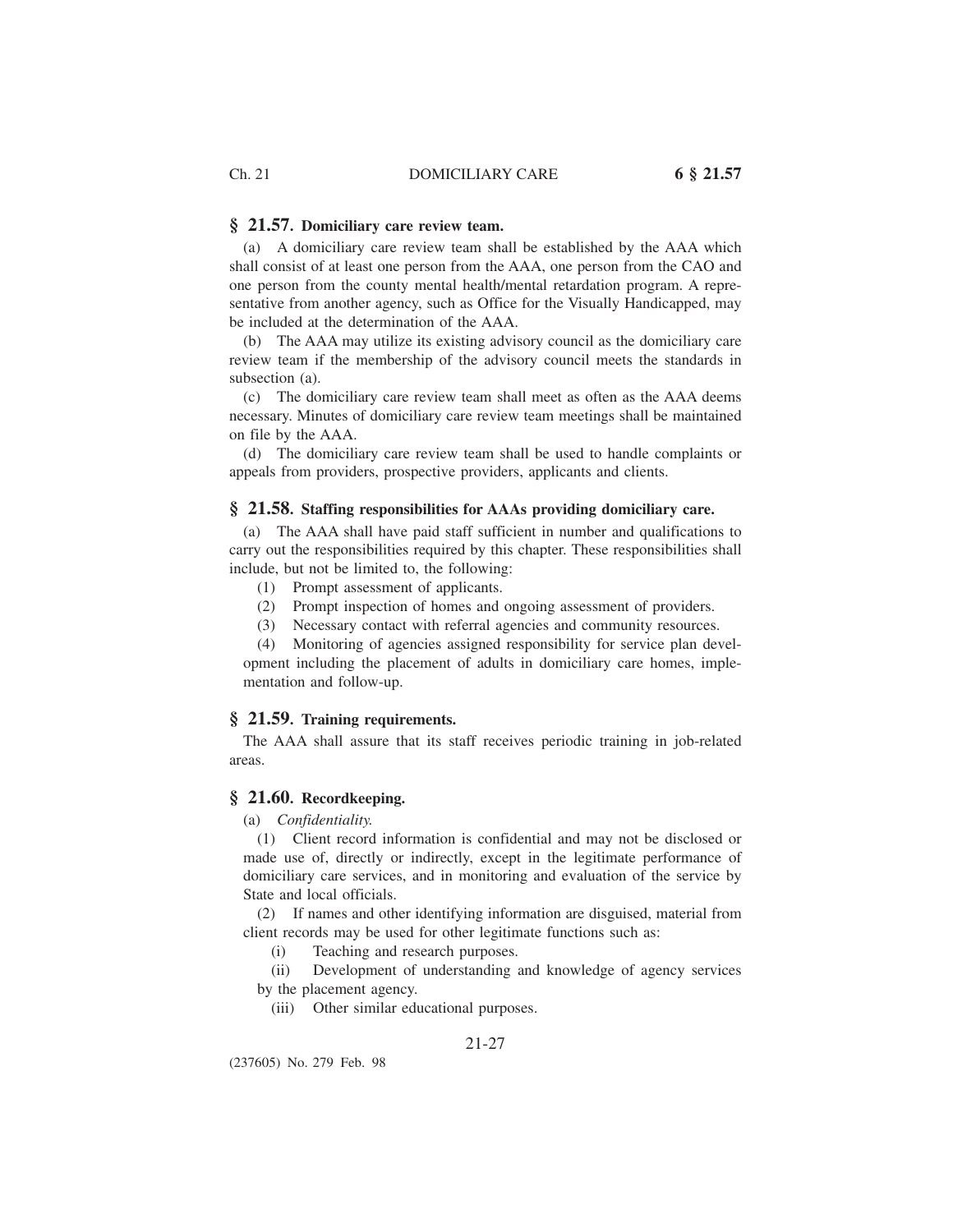### (b) *Client records.*

(1) A case record for each applicant and client reflecting an assessment of the applicant or client, and a clearly defined and periodically updated service plan for each client as specified under §§ 21.54 and 21.55 (relating to AAA care plan responsibilities; and AAA placement activities) shall be maintained. A record shall include, from intake until the termination of service, a description of the responsibilities assumed by the AAA and the manner in which these responsibilities are carried out, either directly or through assignment to another agency, as well as periodic evaluations of the service delivered to the client. The evaluations shall include the appropriateness of the service from the perspective of the client and the agency.

(2) Documentation pertaining to the applicant or client, including medical and psychiatric reports; forms required by the Department to implement the domiciliary care program; and other relevant information, including relevant information regarding client and provider contract, shall be filed in the case record.

(c) *Home records.*

(1) A record shall be maintained for each of the homes for which an application for certification as a domiciliary care home is filed. A record shall contain information obtained from the interviews with the provider, the home inspection and the written references described in § 21.28 (relating to provider application and home certification process).

(2) Documentation pertaining to the certification of the home and application of the provider, including forms required by the Department, shall be filed with the home records.

### **§ 21.61. Domiciliary care service's relationship to service management.**

The AAA shall determine how domiciliary care service interrelates with service management and specify that interrelationship in a written statement to be kept on file for review by the Department.

#### **§ 21.62. Facility ownership.**

The AAA may not own or directly operate a domiciliary care facility.

#### **PROVIDER RIGHTS AND RESPONSIBILITIES**

### **§ 21.71. General provisions.**

A domiciliary care home provider shall operate in accordance with applicable provisions of this chapter to assure a safe, supportive, homelike setting for clients.

21-28

(237606) No. 279 Feb. 98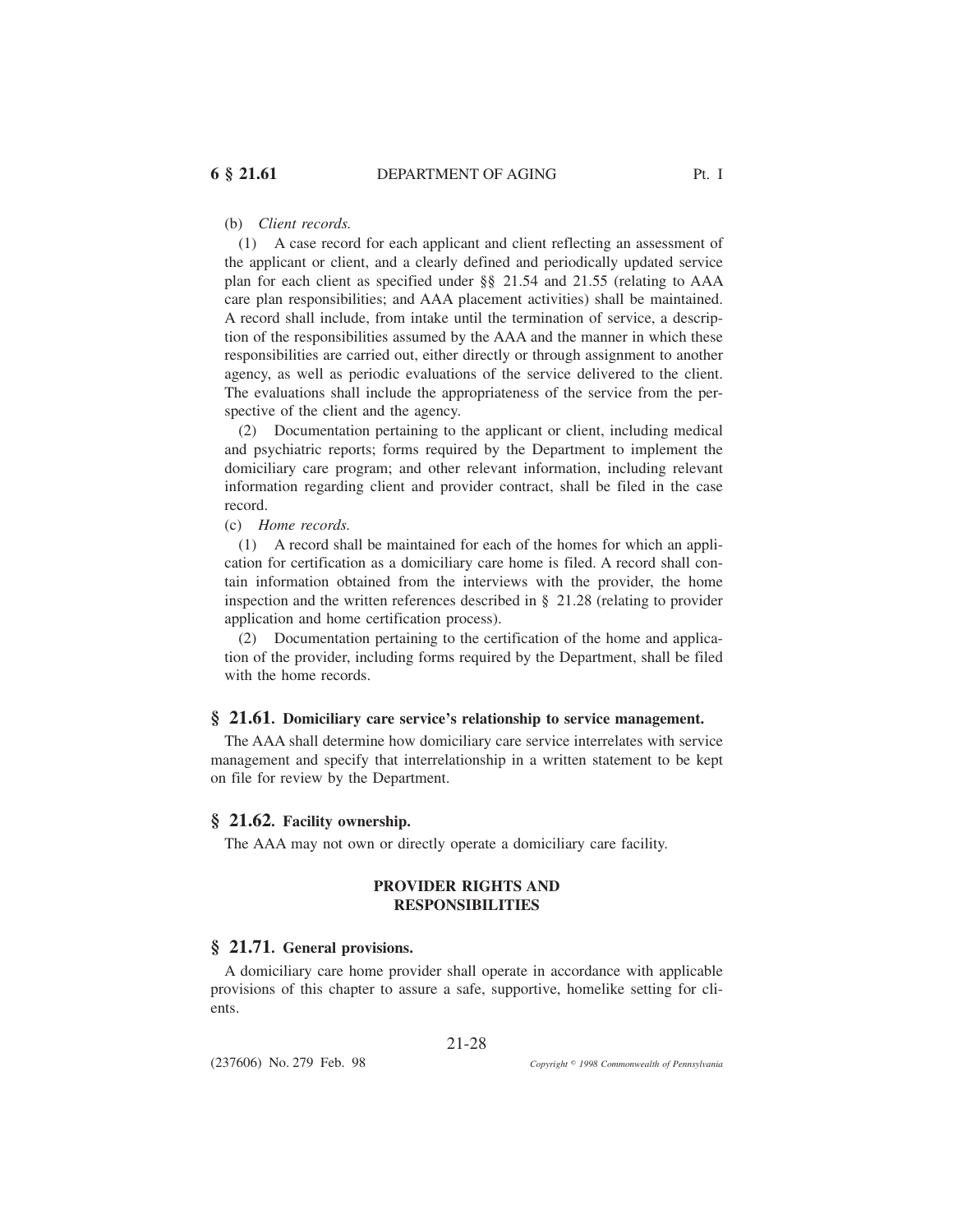#### **Cross References**

This section cited in 6 Pa. Code § 21.52 (relating to AAA service responsibilities); 6 Pa. Code § 21.55 (relating to AAA placement activities); and 6 Pa. Code § 21.81 (relating to provider financial accountability).

### **§ 21.72. Staff qualifications.**

The provider shall ensure that the following basic qualifications are met for the staff persons involved in home provider services. A staff person:

(1) Shall be 18 years of age or older.

(2) Shall be capable of performing home provider services in accordance with this chapter.

(3) May never have been convicted of a crime involving assaultive behavior or moral turpitude.

#### **Cross References**

This section cited in 6 Pa. Code § 21.52 (relating to AAA service responsibilities); 6 Pa. Code § 21.55 (relating to AAA placement activities); and 6 Pa. Code § 21.81 (relating to provider financial accountability).

### **§ 21.73. Staffing.**

(a) At least one provider or staff person shall be present and available on the premises when one or more clients are present in the home.

(b) The AAA may waive the requirements in subsection (a), if the clients are independently mobile and the provider or staff absences would be of limited duration and not during hours when the clients are sleeping. This waiver, if granted by the AAA, shall be made in writing and recorded in the case record.

#### **Cross References**

This section cited in 6 Pa. Code § 21.52 (relating to AAA service responsibilities); 6 Pa. Code § 21.55 (relating to AAA placement activities); and 6 Pa. Code § 21.81 (relating to provider financial accountability).

#### **§ 21.74. Basic furnishings.**

A provider is responsible for furnishing to a client or, if appropriate, paying for the full cost of, the following basic items:

(1) Adequate housing in accordance with the standards in §§ 21.27 and 21.80 (relating to domiciliary care home certification and recertification standards; and domiciliary care home maintenance activities).

(2) Basic utilities, including heat, electricity, hot and cold water, sewage and nontoll telephone service.

(3) Laundry service for bed linens, towels and personal clothing. A provider shall allow access to laundry equipment such as a washer, dryer, iron and ironing board for a client if the service is specified in the care plan. The home

(237607) No. 279 Feb. 98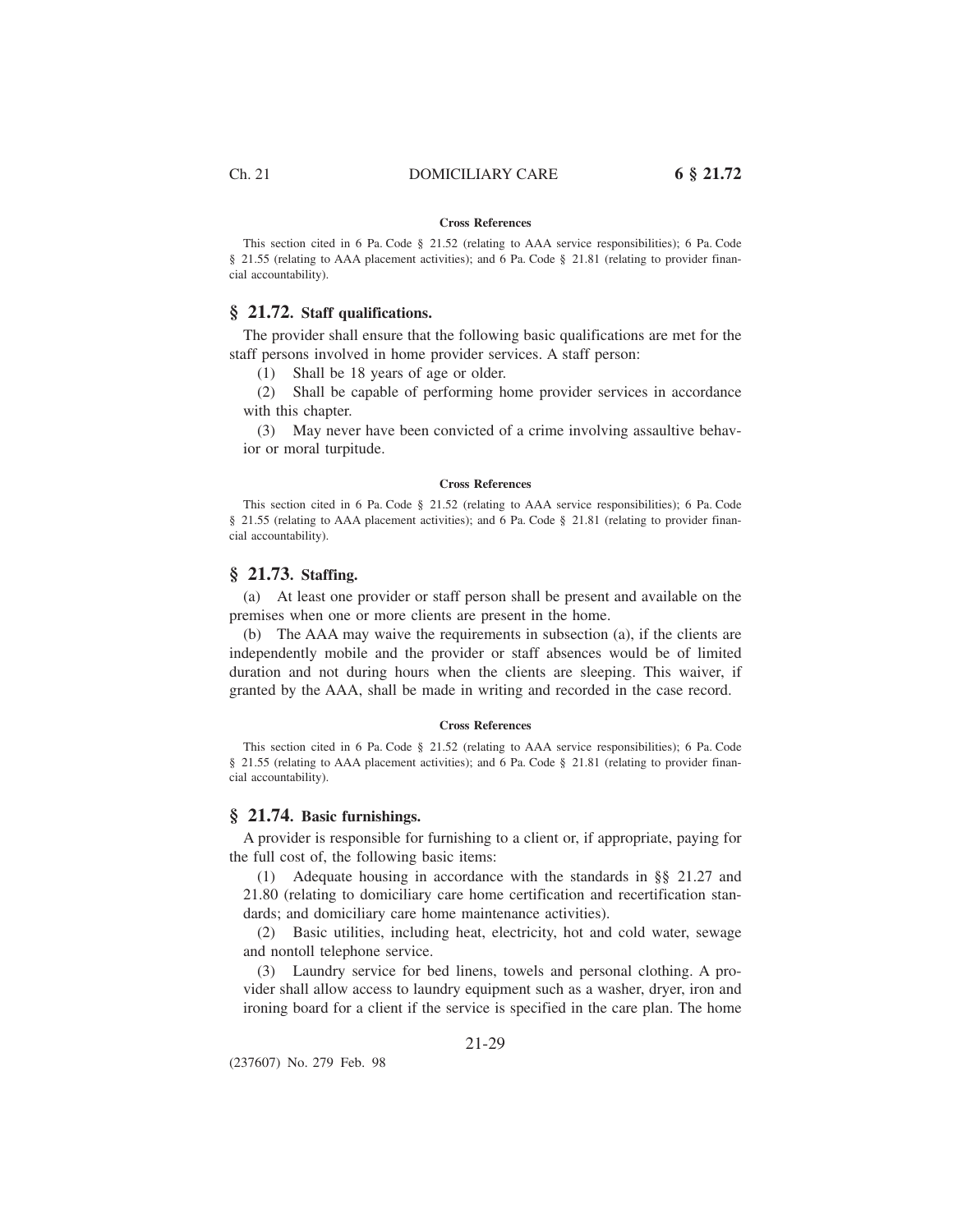shall have sufficient bed linens to allow for a complete change of linens for a client once a week, or more often if necessary, and bed linens shall be changed at least once every week.

(4) Three nutritious meals per day, provided in accordance with § 21.78 (relating to nutrition responsibilities of providers). If some meals are provided through a Department-funded senior center, the provider shall pay the center for the full cost of meals received by the client at the center, or pay the center for meals as otherwise specified in the care plan developed under § 21.54(d) (relating to AAA care plan responsibilities).

(5) Other meals received outside the domiciliary care home which are initiated by the provider or which otherwise can be identified as the responsibility of the provider.

(6) Basic furnishings to include the following:

(i) A twin (or larger) bed without casters, or with locked casters, which does not require a client to climb steps or a ladder to get into or out of the bed.

- (ii) A mattress and box spring.
- (iii) A bed pillow.
- (iv) A bedside table or shelf and bedside light.
- (v) A dresser and mirror.
- (vi) A clothes closet or wardrobe.
- (vii) Bed linens and blankets.
- (viii) Towels and washcloths and a towel bar.

(7) Transportation to enable a client to receive necessary, nonemergency medical services.

#### **Cross References**

This section cited in 6 Pa. Code § 21.52 (relating to AAA service responsibilities); 6 Pa. Code § 21.54 (relating to AAA care plan responsibilities); 6 Pa. Code § 21.55 (relating to AAA placement activities); 6 Pa. Code § 21.75 (relating to client and provider agreement); 6 Pa. Code § 21.81 (relating to provider financial accountability); and 6 Pa. Code § 21.92 (relating to client responsibilities).

#### **§ 21.75. Client and provider agreement.**

(a) There shall be a written agreement between the provider and the client, specifying the monthly charge for domiciliary care provider services in accordance with the amounts established by the Department. The agreement, to be completed on a form provided by the Department, shall be fully explained to the client prior to placement.

(b) The agreement is subject to prior approval by the AAA and shall, at a minimum, specify the house rules of the provider established under § 21.55(m) (relating to AAA placement activities) and set forth the responsibilities of the provider to furnish items specified in § 21.74 (relating to basic furnishings).

21-30

(237608) No. 279 Feb. 98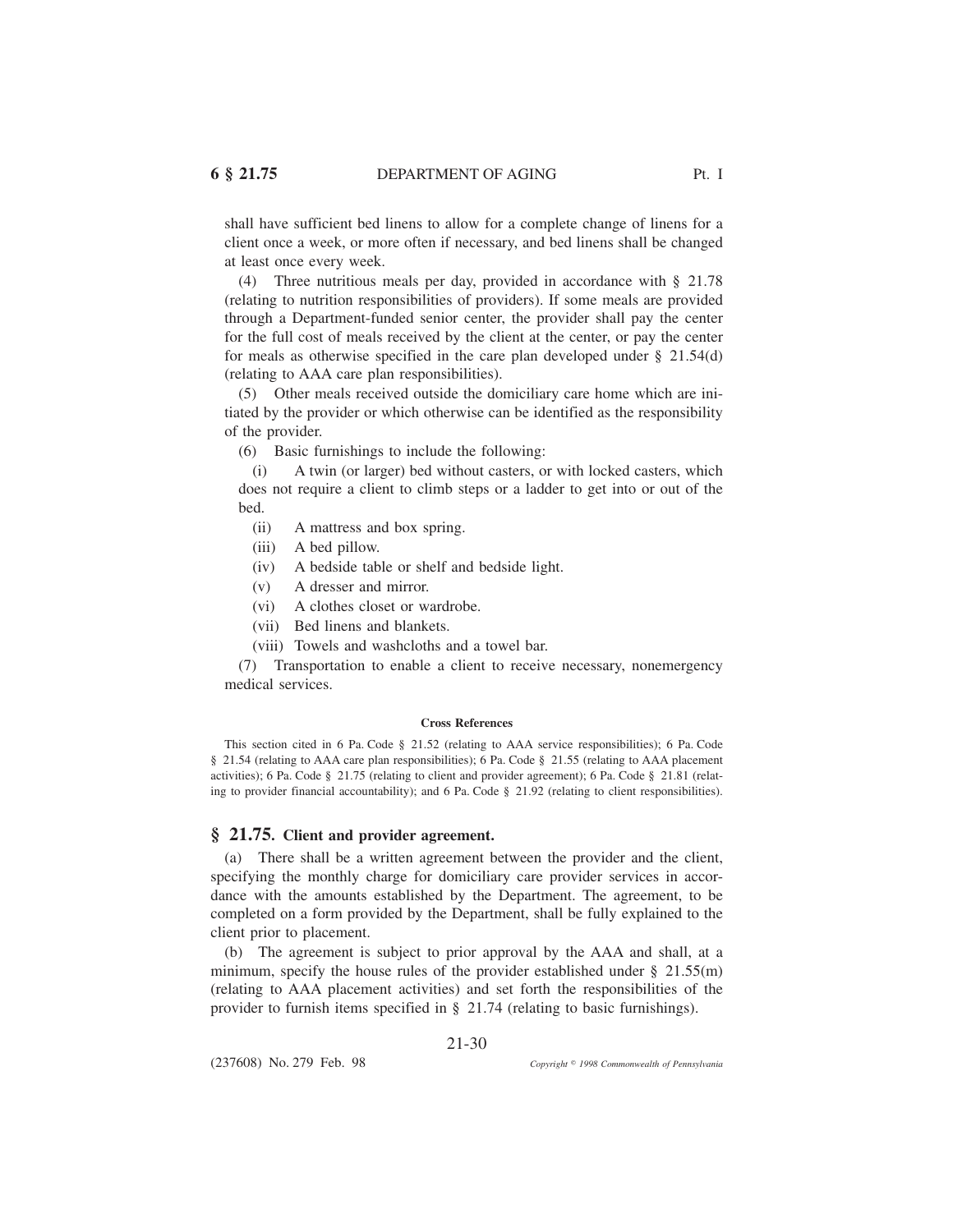(c) The agreement shall be amended at least annually to reflect changes in client payments to providers as established by the Department. The agreement may be amended at other times, on terms mutually agreeable to the provider and the client, subject to review and approval by the AAA.

#### **Cross References**

This section cited in 6 Pa. Code § 21.52 (relating to AAA service responsibilities); 6 Pa. Code § 21.55 (relating to AAA placement activities); 6 Pa. Code § 21.81 (relating to provider financial accountability); and 6 Pa. Code § 21.92 (relating to client responsibilities).

### **§ 21.76. Personal care responsibilities.**

(a) The provider shall help the client in developing or maintaining self-help skills, personal hygiene skills and other skills relating to activities of daily living in accordance with the care plan established under § 21.54 (relating to AAA care plan responsibilities).

(b) If necessary, the provider shall assist with the administration of medication prescribed for self-administration, and will do so in accordance with the care plan established under § 21.54.

(c) When the provider assists clients with the administration of medication, the following standards apply:

(1) The provider shall take reasonable precaution to assure that drugs are stored and maintained in a safe and secure manner to protect against contamination, spillage, misidentification and pilferage. In establishing a means for safe storage with the client, the provider shall consider the status of the client and others living in the home, the degree to which the client needs immediate access to the drug and the potential harm if the drug should be misused.

(2) The provider may assist with medications by helping the client to remember the client's schedule in accordance with the prescription, storing the medication in a secure place and offering the client the medication at the prescribed times.

(3) Only currently prescribed medication of a client living in the home may be stored in the home.

(4) Medication, prescription and nonprescription and topical preparations, except as specified in paragraph (5), shall be stored in locked areas.

(5) Medication may be stored in a client's room for self-administration upon written instructions of a licensed physician.

(6) Medication prescribed for one client may not be provided to another client.

(7) Medication assistance errors and drug reactions shall be reported immediately to the physician who ordered the medication.

(8) Medication shall be kept in its original prescription container.

(9) When the client permanently leaves the home, the client's medications are to be given to the client, the family or the client's designate.

### 21-31

(237609) No. 279 Feb. 98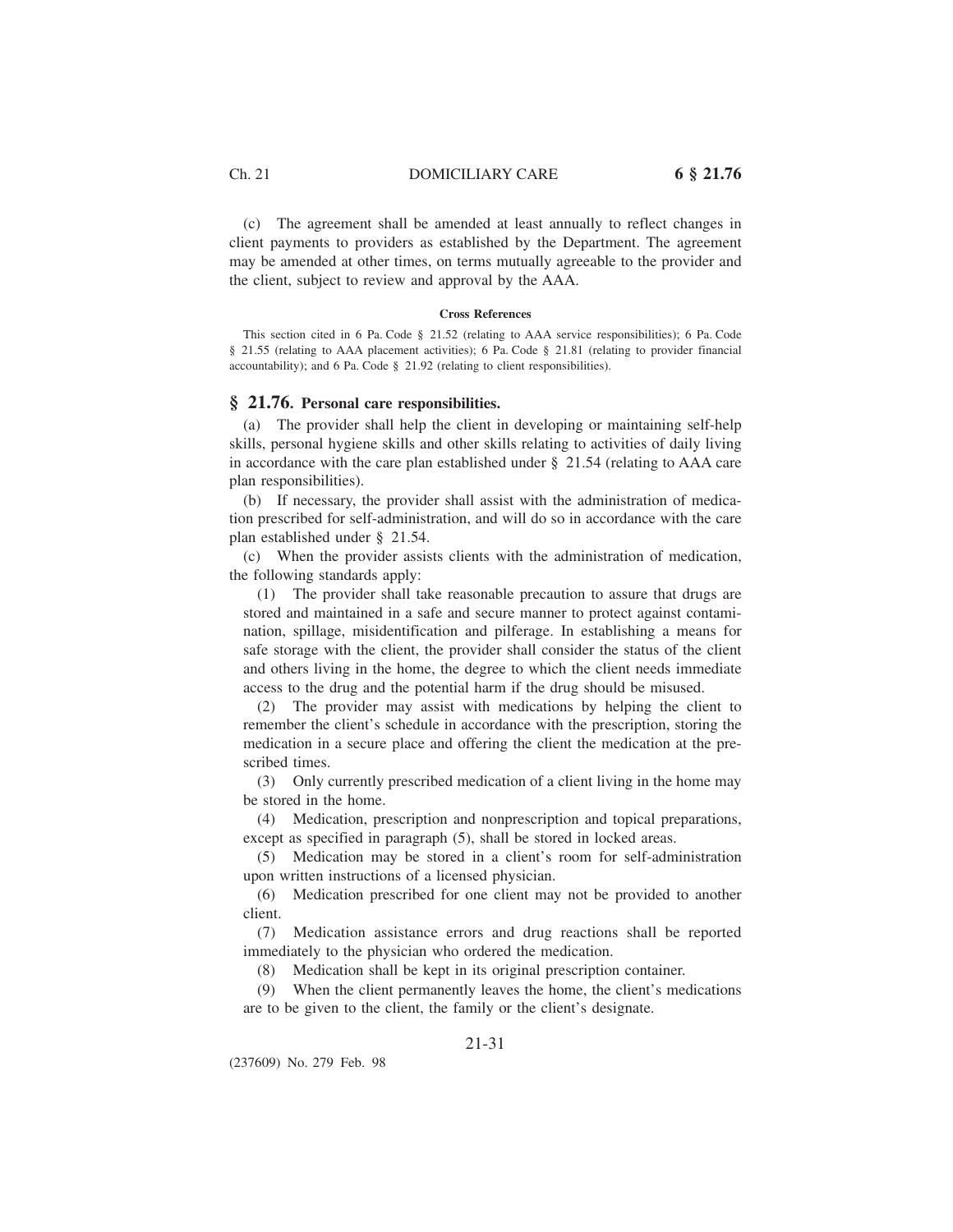(10) When medication is discontinued, becomes outdated or was prescribed for a client who died before taking all of the prescribed medications, the remaining medications shall be destroyed.

#### **Cross References**

This section cited in 6 Pa. Code § 21.52 (relating to AAA service responsibilities); 6 Pa. Code § 21.55 (relating to AAA placement activities); and 6 Pa. Code § 21.81 (relating to provider financial accountability).

### **§ 21.77. Provider and AAA related activities.**

(a) The provider, in cooperation with the AAA, shall:

(1) Assure that each client visits or is seen by his physician at least annually or more frequently if indicated by the client's health needs.

(2) Obtain emergency medical care when the client's personal physician is not available.

(3) Assure that dental, eye and other medical services are made available to clients as necessary.

(b) If a client becomes nonmobile or if the client's medical situation, as determined by a physician, indicates the need for a transfer to a health care facility, the provider shall immediately notify the AAA so that the AAA can assist with the client's transfer to the appropriate facility and take appropriate action under  $\S$  21.55(q)(5) (relating to AAA placement activities).

(c) If a provider intends to close a home, at least 30 days prior to the intended date of closure, the provider shall submit a written statement to each client, the designate—if one exists—and the AAA. The statement shall include:

(1) The provider's intent to cease operations.

(2) The closing date.

(3) A guarantee that the domiciliary care home will continue operation at least 30 days beyond the closing date for the relocation of clients except in cases in which the AAA determines that removal of the client at an earlier time is necessary for the client's health and welfare.

(d) The provider shall maintain information on each client containing the information listed in § 21.55(j).

(e) The provider shall notify immediately the AAA regarding unusual incidents which occur. The AAA shall then take action, deemed appropriate, in accordance with § 21.55.

#### **Cross References**

This section cited in 6 Pa. Code § 21.52 (relating to AAA service responsibilities); 6 Pa. Code § 21.55 (relating to AAA placement activities); and 6 Pa. Code § 21.81 (relating to provider financial accountability).

#### **§ 21.78. Nutrition responsibilities of providers.**

The provider shall assure that:

(237610) No. 279 Feb. 98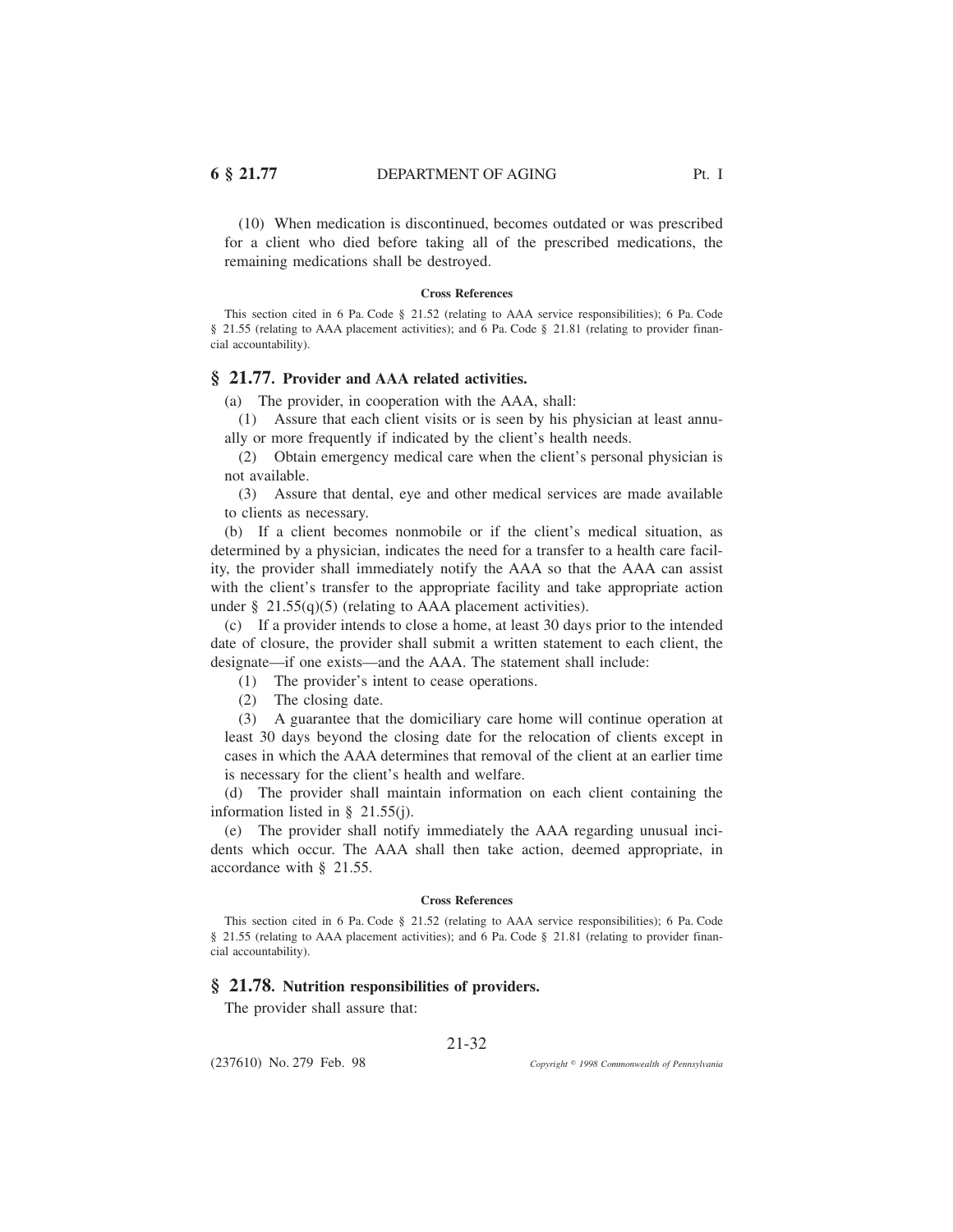(1) A client is served daily at least three well-balanced meals which are designed to meet the daily nutritional requirements of the client and which are prepared either by the provider, or as indicated in the care plan, by the client with the supervision of the provider.

(2) A substitute meal is available to the client, if a client misses a meal.

(3) Dietary restrictions prescribed by the client's personal physician are followed.

(4) Meals are served to clients in a dining area, except that:

(i) Meal service to a client's bedroom shall be made available only if the client is temporarily ill or indisposed.

(ii) Meal service to other rooms in the home may be made available if the client requests that service and the provider agrees to deliver that service.

(5) Food returned from individual plates is discarded and is not used in the preparation of other food dishes or served again.

(6) Milk served to clients or used in food preparation is pasteurized, canned or powdered.

#### **Cross References**

This section cited in 6 Pa. Code § 21.52 (relating to AAA service responsibilities); 6 Pa. Code § 21.55 (relating to AAA placement activities); 6 Pa. Code § 21.74 (relating to basic furnishings); and 6 Pa. Code § 21.81 (relating to provider financial accountability).

### **§ 21.79. Fire and safety activities.**

The provider shall assure that:

(1) First aid supplies such as bandages, adhesive tape, bandaids, slings, cotton, sterile dressings, antiseptics, safety pins and scissors, are available in the home.

(2) The telephone number of the local fire department, police, poison control and ambulance serving the home is posted by the telephones.

(3) A minimum of one operational fire extinguisher is located on each occupied floor, with at least one fire extinguisher located in the kitchen or cooking area, unless otherwise prescribed by the local fire inspecting authority under § 21.27(12) (relating to domiciliary care home certification and recertification standards). The provider and each staff person shall be trained to use the fire extinguishers.

(4) A written plan is available for evacuation of the building in case of a fire or other emergency, and the clients and residents of the home are made aware of the plan.

(5) Fire drills are conducted at least quarterly in accordance with the plan established under paragraph (4). A written record listing the time and date of the drills shall be kept by the provider. Annually, at least one fire drill shall be conducted without prior notice to clients.

### 21-33

(237611) No. 279 Feb. 98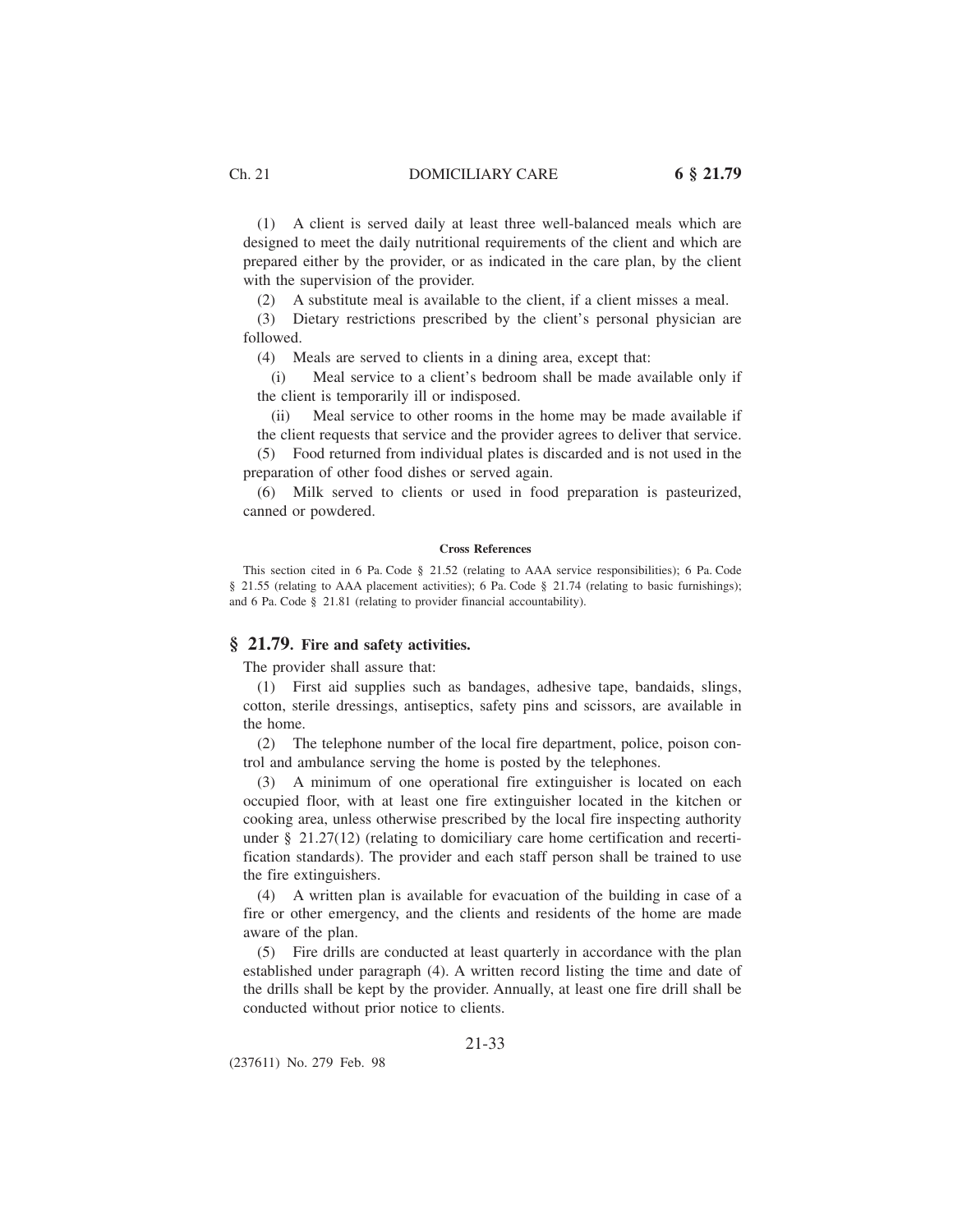(6) Proper safeguards are taken against the fire hazards involved in smoking. For example, ashtrays and special smoking areas and nonsmoking areas shall be provided.

(7) Firearms kept on the premises are stored in a locked area which is inaccessible to clients.

(8) Containers of poisonous, caustic, toxic, flammable or other dangerous materials kept in the home are prominently and distinctly marked or labeled as hazardous and stored in an area that is inaccessible to clients. The use and storage of these materials may not constitute a hazard to the clients.

(9) Combustible trash is stored in fire resistant containers.

(10) Fireplaces are securely screened when in use.

(11) Portable space heaters are not used. If nonportable electric baseboard space heaters are used, they shall be installed with permanent connectors and protectors.

#### **Cross References**

This section cited in 6 Pa. Code § 21.27 (relating to domiciliary care home certification and recertification standards); 6 Pa. Code § 21.52 (relating to AAA service responsibilities); 6 Pa. Code § 21.55 (relating to AAA placement activities); and 6 Pa. Code § 21.81 (relating to provider financial accountability).

#### **§ 21.80. Domiciliary care home maintenance activities.**

The provider shall assure that:

(1) The atmosphere and routine of the domiciliary care home enables clients to spend the majority of their hours outside of their bedrooms.

(2) Furnishings and housekeeping standards are of a standard that the domiciliary care home is comfortable and clean. Closets, attics, basements, cellars and furnace rooms shall be kept free from accumulation of extraneous material, such as discarded furniture, clothing, newspapers or magazines. Garbage and rubbish shall be removed from the premises at least once per week, and shall be stored in containers that have tight fitting covers.

(3) A minimum temperature of 68°F during waking hours and 65°F during sleeping hours is maintained in rooms used by clients. If the clients are 65 years of age or older, a minimum temperature of 70°F is maintained during waking hours and 65°F during sleeping hours in rooms used by those clients. If the temperature in rooms used by clients exceeds 85°F, a fan or air conditioner shall be provided.

(4) A client's bedroom is not used for other purposes by the provider.

(5) Doors into rooms used by clients are not locked from the outside when a client is in the room.

### 21-34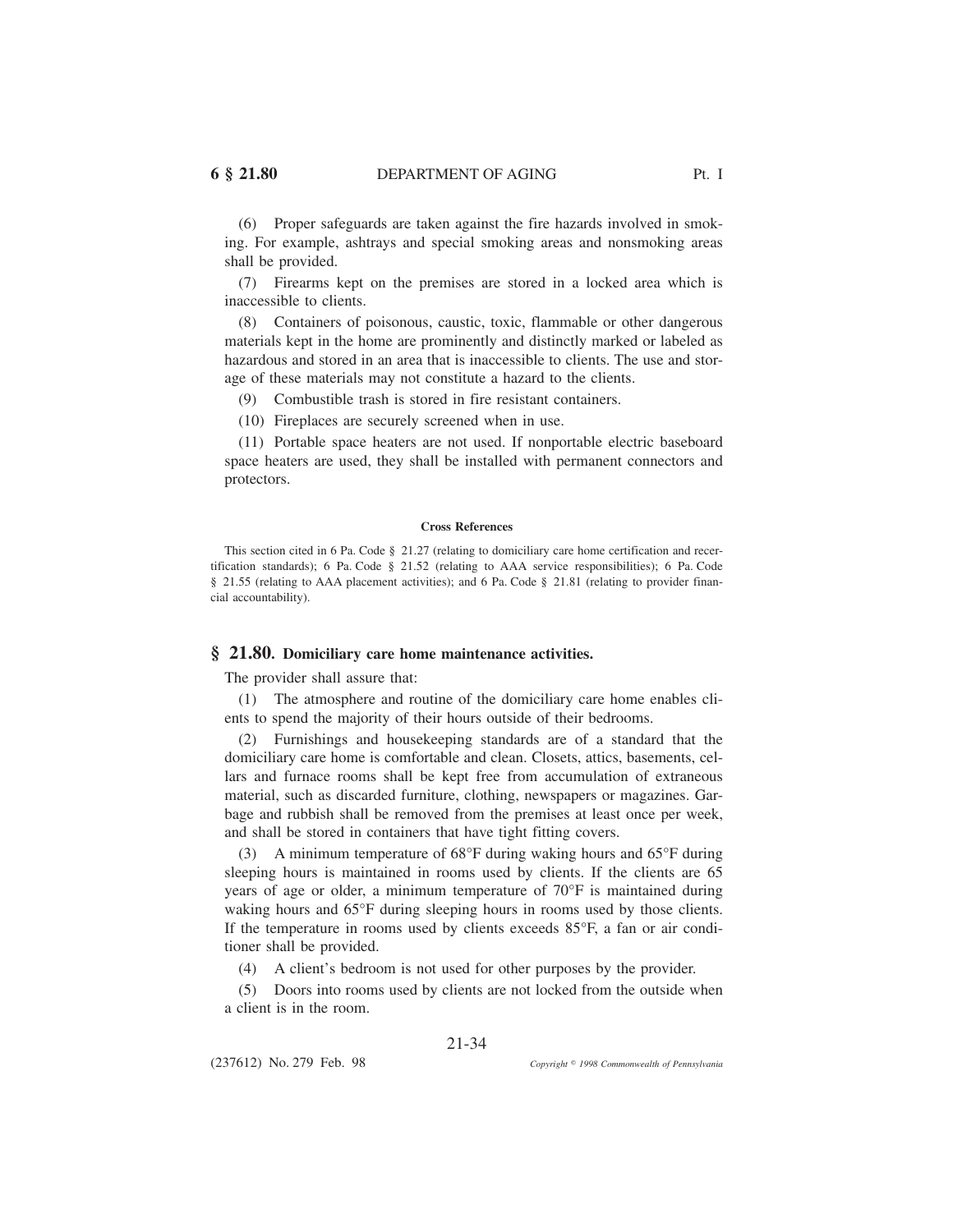# **Cross References**

This section cited in 6 Pa. Code § 21.52 (relating to AAA service responsibilities); 6 Pa. Code § 21.55 (relating to AAA placement activities); 6 Pa. Code § 21.74 (relating to basic furnishings); and 6 Pa. Code § 21.81 (relating to provider financial accountability).

#### **§ 21.81. Provider financial accountability.**

(a) The provider shall maintain accurate financial records regarding the operation of the domiciliary care home. The records shall include, but not be limited to, records of payments made to utilities and mortgage-holders, and records of purchases made and costs incurred to meet the provider responsibilities as outlined in this section and §§ 21.71—21.80 and 21.82.

(b) The provider may not manage the client's finances unless prior approval is received from the client and the AAA and the activity is specified in the care plan developed by the AAA.

(c) If the care plan requires that the provider manage the client's finances, the provider shall:

(1) Maintain detailed and accurate financial records of each individual client's assets, expenditures and payments received. These records shall include the client's banking statements, receipts for client deposits to accounts and expenditures exceeding \$25, records of payments from the client to the provider for home provider services and the client's current fund balance. The provider may not commingle his money with that of the client's.

(2) Notify the client and offer assistance with establishing an interestbearing account in the client's name at a local financial institution protected by the Federal Deposit Insurance Corporation or the Federal Savings and Loan Insurance Corporation, if the client's excess funds exceed \$200 at the end of 2 consecutive months.

(3) Surrender to the administrator or executor of the client's estate the assets of that client which have been entrusted to the provider, upon the death of the client. If there is no administrator or executor appointed within 1 week, the provider shall surrender the assets to the AAA pending probate. An itemized written account of the client's fund balance and an inventory of the assets shall be furnished by the provider.

(4) Immediately provide the client with an itemized written account of the funds and pay to the client the remaining balance in funds, upon termination of domiciliary care home provider service.

#### **Cross References**

This section cited in 6 Pa. Code § 21.52 (relating to AAA service responsibilities); and 6 Pa. Code § 21.55 (relating to AAA placement activities).

#### **§ 21.82. Other provider responsibilities.**

(a) The provider shall pay a client for work performed which is of a consequential economic benefit to the provider. This work shall be paid for under 29

21-35

(237613) No. 279 Feb. 98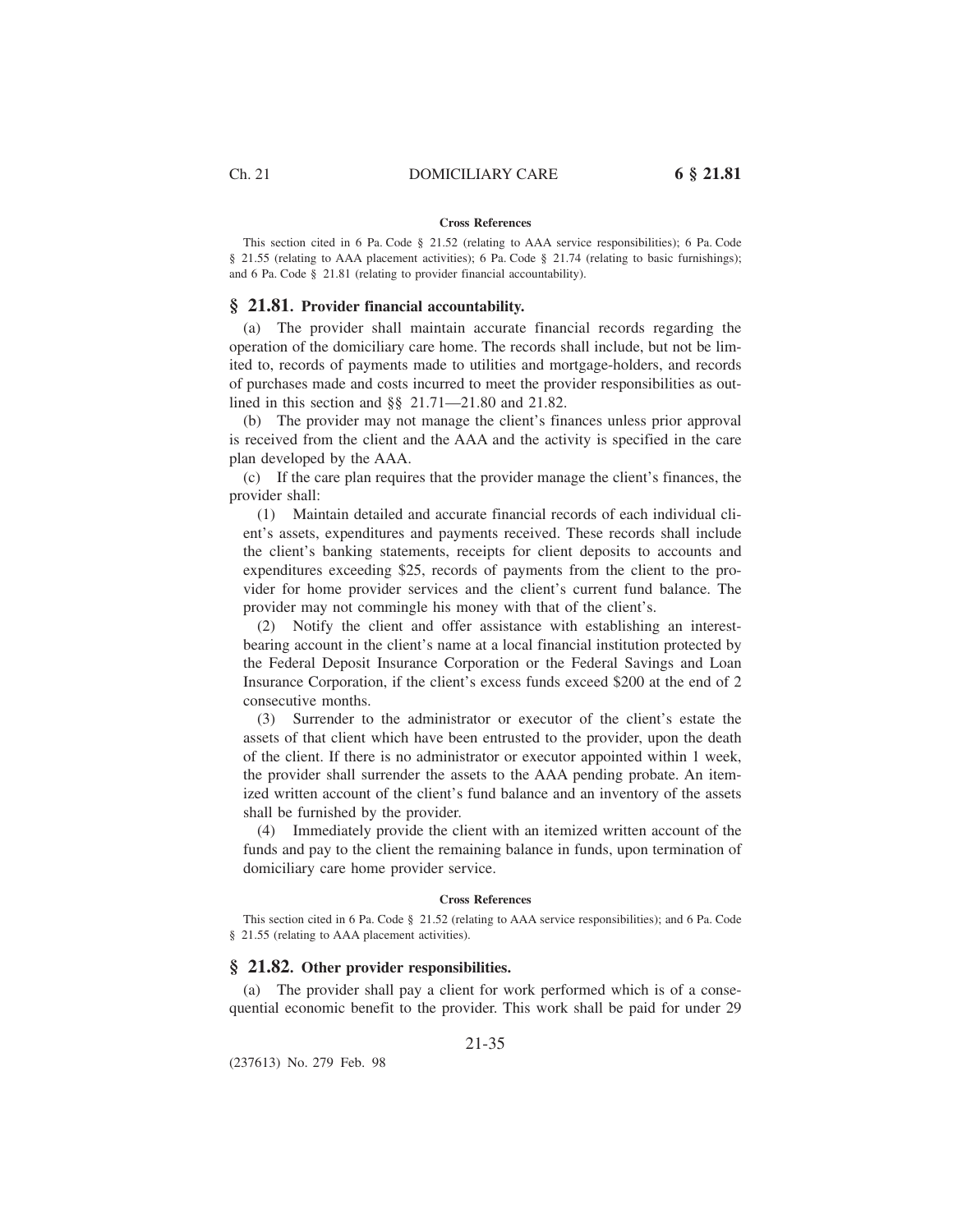CFR Part 529 (relating to employment of patient workers in hospitals and institutions at subminimum wages) and the Fair Labor Standards Act of 1938 (29 U.S.C.A. §§ 201—219).

(b) The provider may not enter into a contract to keep or care for a client for the remainder of the client's life.

(c) The provider shall assure that clients in the home are informed of, and afforded, the rights delineated in § 21.91 (relating to client rights).

(d) The provider may not accept a power of attorney, a designation as representative to receive Social Security payments or the legal guardianship from a client, unless prior written approval is received from the AAA.

(e) The provider shall permit members of a client's family, community service organizations and representatives of community legal service programs and the Department to have access to the domiciliary care home during the home's visitation hours or by appointment for the purpose of visiting or rendering assistance to a client or informing clients of the availability of services and assistance. The visitation hours shall be at a reasonable time of day and a reasonable amount of time shall be allowed for visitation.

(f) The provider shall permit access to the home for the AAA to conduct follow-up interviews, inspections and emergency visits under  $\S$ § 21.29(1)(i) and (ii) (relating to redetermination of provider eligibility and recertification of domiciliary care homes).

(g) The provider shall have a physical examination at least every 2 years to demonstrate that the provider continues to meet the criteria and responsibilities in §§ 21.26(3) and 21.28(2)(vi) (relating to domiciliary care home provider eligibility; and provider application and home certification process).

(h) The provider shall maintain in force an insurance policy in accordance with the specifications in § 21.28(2)(viii) (relating to provider application and home certification process).

(i) By July 6, 1990, a current provider shall successfully complete a training program offered under § 21.52(5) (relating to AAA service responsibilities) and a basic life support course in Cardiopulmonary Resuscitation (CPR) and Basic First Aid offered through a local Red Cross Chapter or other similar resource. Failure to complete these training programs may lead to the removal of provider certification by the AAA.

(j) A provider determined to be eligible after January 6, 1990 shall meet the requirements of subsection (i) within 6 months of the date their eligibility determination was made by the AAA.

(k) After-receiving initial training, a provider shall maintain certification in CPR and Basic First Aid by completing requisite course updates at intervals prescribed by the training resources—for example, the Red Cross.

21-36

(237614) No. 279 Feb. 98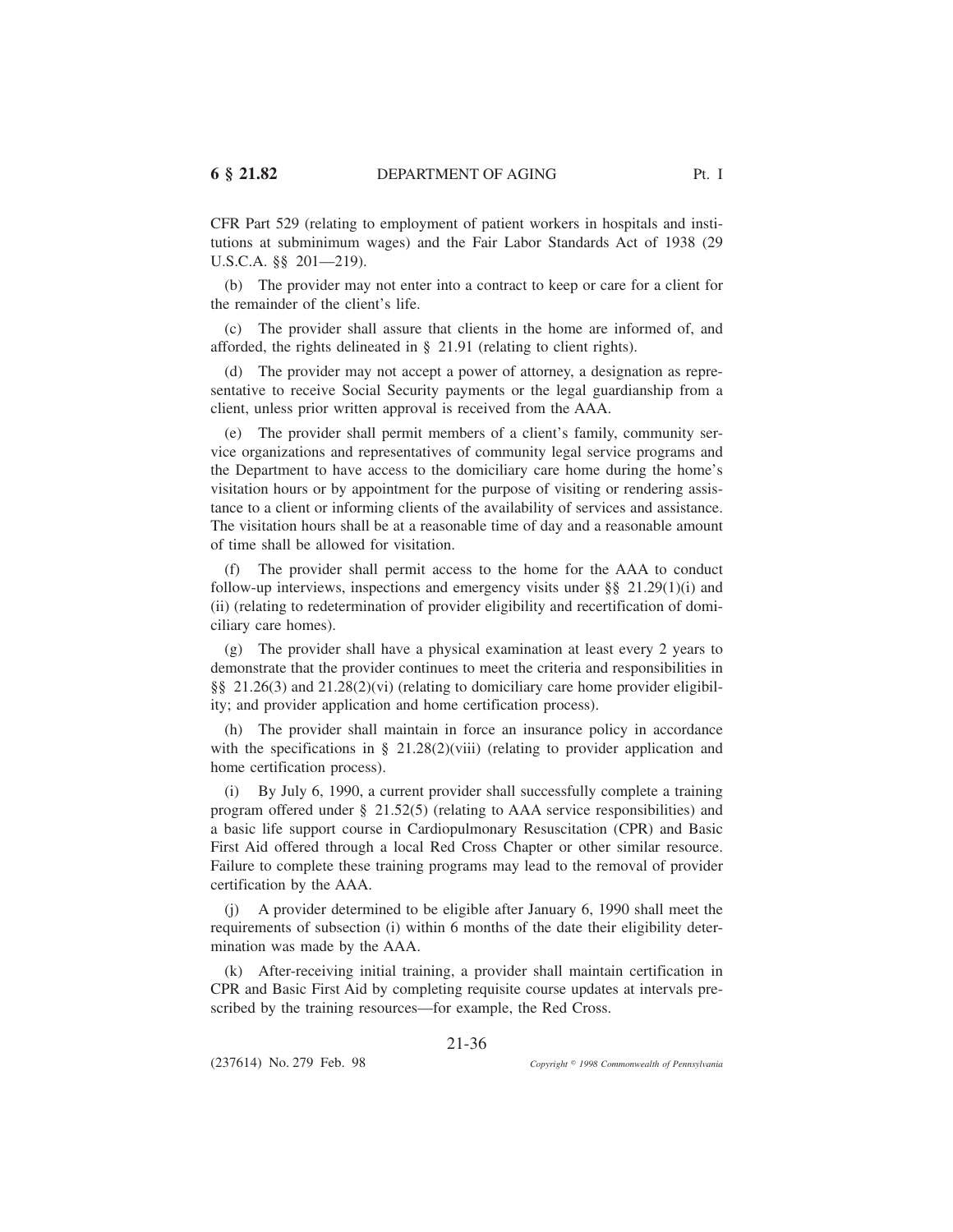### **Cross References**

This section cited in 6 Pa. Code § 21.52 (relating to AAA service responsibilities); 6 Pa. Code § 21.55 (relating to AAA placement activities); and 6 Pa. Code § 21.81 (relating to provider financial accountability).

### **§ 21.83. Provider rights.**

A domiciliary care provider shall be afforded the following rights:

(1) The right to appeal an adverse action by the Department or the AAA and receive a fair hearing under Chapter 3 (relating to fair hearings and appeals).

(2) The right to prompt action on reasonable requests made to the AAA with regard to problems encountered with the provision of domiciliary care provider services.

(3) The right to timely payments from clients for domiciliary care provider services.

(4) The right to receive training and technical assistance from the AAA regarding domiciliary care provider services.

(5) The right to assistance and support from the AAA when serving special needs or during emergency situations.

#### **Cross References**

This section cited in 6 Pa. Code § 21.55 (relating to AAA placement activities).

#### **CLIENT RIGHTS AND RESPONSIBILITIES**

#### **§ 21.91. Client rights.**

A client residing in a domiciliary care home shall be afforded the following basic rights:

(1) The client may not be restricted in the right to leave and return to the domiciliary care home at reasonable times consistent with the house rules developed under § 21.55(m) (relating to AAA placement activities).

(2) The client shall have the right to attend and participate in the religious activities of the client's choice or to abstain from religious practice, and shall have the right to be free from the imposition of the religious practices of others.

(3) The client shall be free to receive visitors at times mutually-agreed upon by the client and provider.

(4) The client shall have access to a telephone in the domiciliary care home and may make local calls, in reasonable privacy, without charge. The client shall be allowed to make arrangements for payment of toll calls.

(5) The client shall have access to the United States mails, may write and send uncensored mail at the client's own expense, and receive, unopened, mail addressed to the client.

21-37

(237615) No. 279 Feb. 98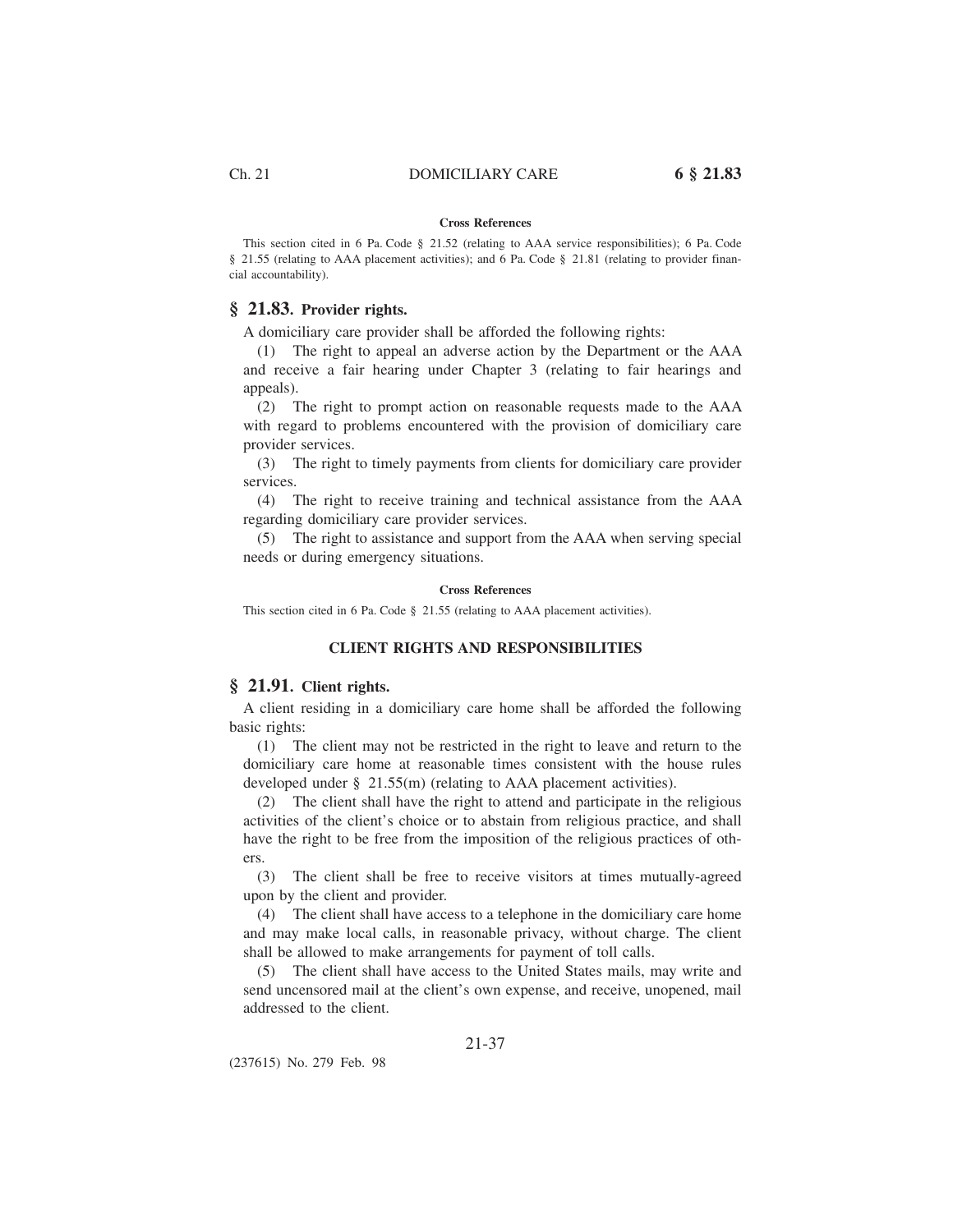(6) The client shall be free to voice grievances and recommend changes in the policies and services of the domiciliary care provider during periodic updates of the house rules.

(7) The client shall be allowed to keep in the client's room personal possessions including, but not limited to, radios, pictures, plants, cards, photographs, rockers, footstools and chairs.

(8) The client shall have the right to privacy in all aspects of daily living, including visual privacy in the bathroom and in intimate personal hygiene.

(9) The client shall have the right to a diet consistent with religious or health restrictions.

(10) The client shall have the right to be treated in a courteous manner by the provider and staff of the domiciliary care home.

#### **Cross References**

This section cited in 6 Pa. Code § 21.55 (relating to AAA placement activities); 6 Pa. Code § 21.82 (relating to other provider responsibilities); and 6 Pa. Code § 21.92 (relating to client responsibilities).

### **§ 21.92. Client responsibilities.**

A client residing in a domiciliary care home is responsible for the following:

(1) Paying the monthly domiciliary care provider fee as established by the Department under § 21.41(6) (relating to Departmental responsibilities) to the provider in a timely manner.

(2) Paying for personal expenses not specified in § 21.74 (relating to basic furnishings).

(3) Treating the provider, the staff and other residents of the home in a courteous manner.

(4) Respecting the rights of the other clients in the home as specified in § 21.91 (relating to client rights).

(5) Complying with the house rules of the agreement entered into with the domiciliary care home provider established under § 21.75 (relating to client and provider agreement), as long as the provisions of that agreement do not conflict with § 21.91.

### **FAIR HEARINGS AND APPEALS**

#### **§ 21.101. Fair hearings and appeals.**

(a) All parties have the right to express grievances and complaints and to appeal and receive a fair hearing on adverse actions regarding services or activities funded by the Department under Chapter 3 (relating to fair hearings and appeals).

21-38

(237616) No. 279 Feb. 98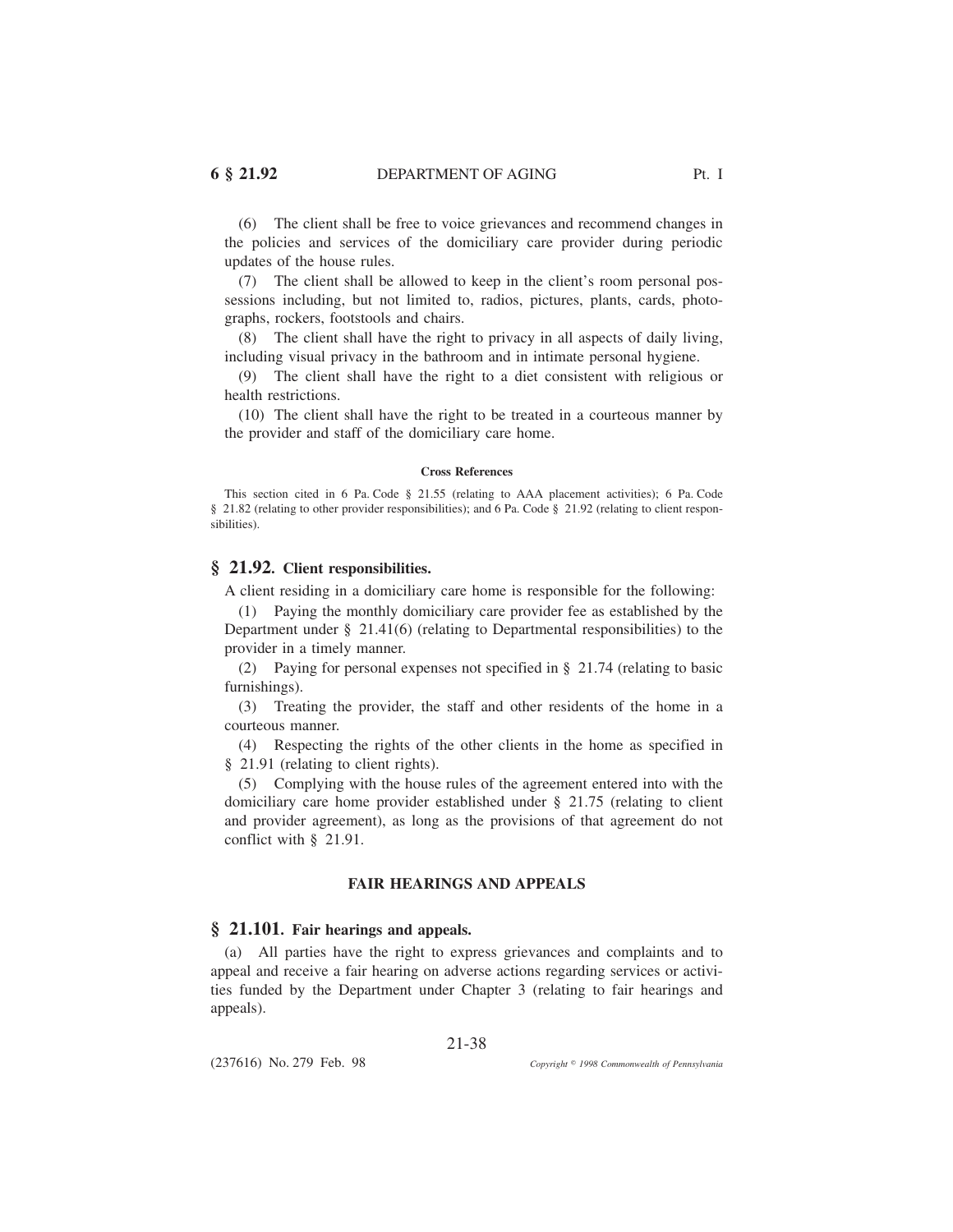(b) The AAA shall utilize the domiciliary care review team to handle complaints or appeals from domiciliary care providers and applicants for or recipients of domiciliary care services.

#### **Cross References**

This section cited in 6 Pa. Code § 21.23 (relating to application process for domiciliary care service and domiciliary care supplement); and 6 Pa. Code § 21.25 (relating to termination of eligibility for domiciliary care service or the domiciliary care supplement).

### **OTHER ADMINISTRATIVE PROVISIONS**

### **§ 21.111. Forms, documents and other written materials.**

The Department may supplement or interpret this chapter by developing and issuing forms, documents or other written materials necessary for the effective administration of the program.

(237617) No. 279 Feb. 98